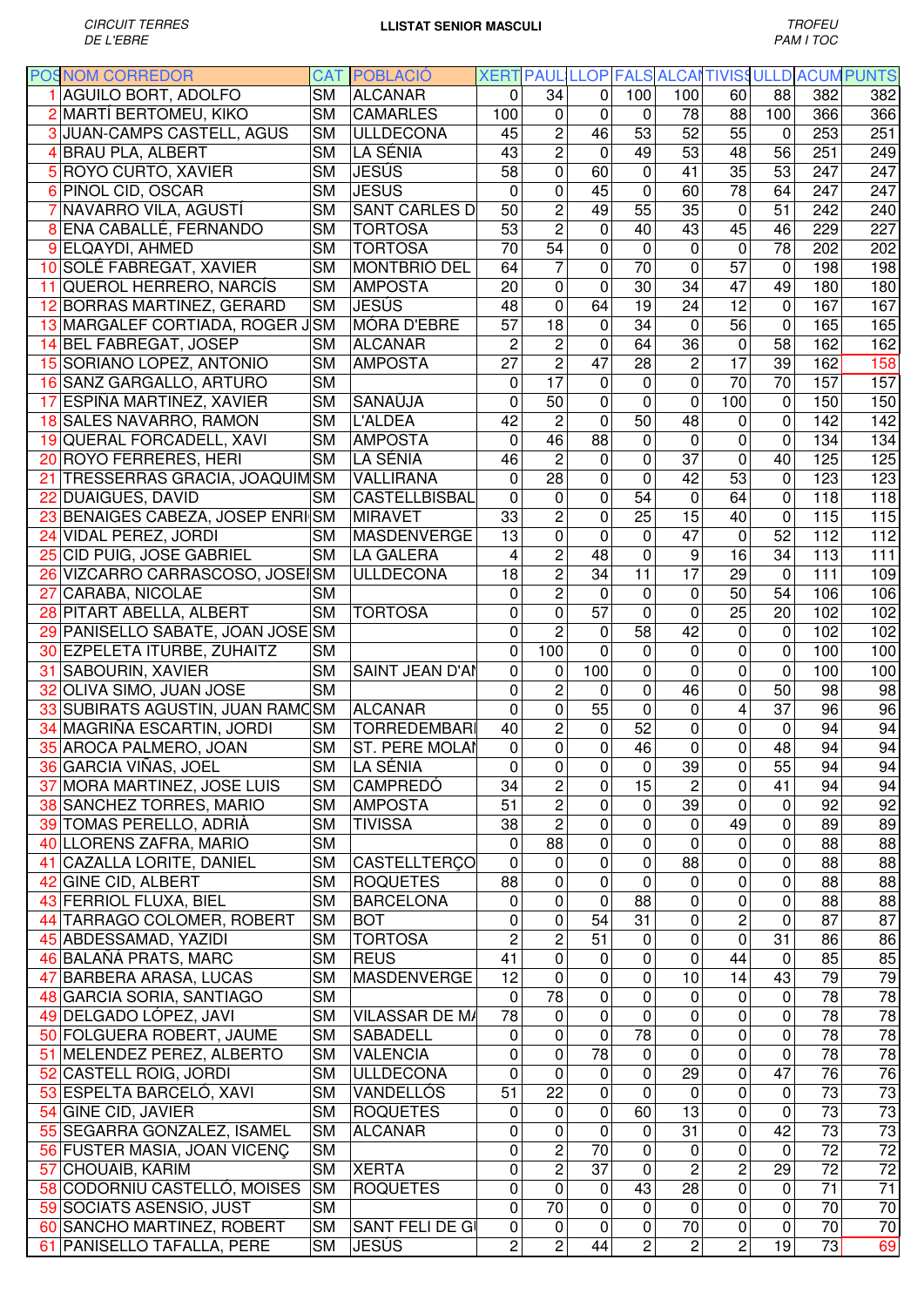| <b>POSNOM CORREDOR</b>            |           | <b>CAT POBLACIÓ</b>   |                |                         |                         |                 |                 |                         |                         |                 | XERT PAUL LLOP FALS ALCAI TIVISSULLD ACUM PUNTS |
|-----------------------------------|-----------|-----------------------|----------------|-------------------------|-------------------------|-----------------|-----------------|-------------------------|-------------------------|-----------------|-------------------------------------------------|
| 62 SECALL ROCA, GABRIEL           | <b>SM</b> |                       | $\Omega$       | 14                      | $\Omega$                | 0               | 54              | $\Omega$                | 0                       | 68              | 68                                              |
| 63 FERRAN PEIG, GABRIEL           | <b>SM</b> |                       | 0              | $\overline{c}$          | 32                      | 0               | $\overline{c}$  | 31                      | 0                       | 67              | 67                                              |
| 64 AURELL BOVE, PERE              | <b>SM</b> |                       | $\mathbf 0$    | 64                      | 0                       | 0               | $\mathbf 0$     | $\pmb{0}$               | 0                       | 64              | 64                                              |
| 65 SANCHO TORNE, GUILLEM          | <b>SM</b> | <b>ALCANAR</b>        | $\mathbf 0$    | 0                       | 0                       | 0               | 64              | 0                       | 0                       | 64              | 64                                              |
| 66 NEBOT FORCADELL, MAIKEL        | <b>SM</b> | <b>SANT CARLES D</b>  | $\overline{c}$ | 0                       | 0                       | 41              | 18              | $\overline{c}$          | 0                       | 63              | 63                                              |
| 67 LOPEZ HERNANDEZ, ANGEL LUISSM  |           | <b>TARRAGONA</b>      | 60             | $\overline{c}$          | 0                       | 0               | 0               | 0                       | 0                       | 62              | 62                                              |
| 68 FIBLA REVERTER, HERMINI        | SΜ        | <b>ALCANAR</b>        | 35             | $\overline{2}$          | $\overline{0}$          | $\mathbf 0$     | $\mathbf 0$     | $\overline{2}$          | 22                      | 61              | 61                                              |
| 69 VALLÈS VIVES, JOSEP            | <b>SM</b> | <b>AMPOSTA</b>        | $\overline{c}$ | $\overline{2}$          | $\overline{40}$         | $\overline{c}$  | $\mathbf 0$     | $\overline{2}$          | 15                      | 63              | 61                                              |
| 70 CALVO MARTINEZ, VICENTE        | <b>SM</b> |                       | $\overline{0}$ | 60                      | $\overline{0}$          | $\overline{0}$  | $\overline{0}$  | 0                       | 0                       | 60              | 60                                              |
| 71 FARGAS MENDOZA, RONALD         | <b>SM</b> | FALSET                | 60             | 0                       | 0                       | 0               | $\mathbf 0$     | $\overline{0}$          | $\overline{0}$          | 60              | 60                                              |
| 72 MUÑOZ RUBIO, JOAN              | <b>SM</b> | <b>ULLDECONA</b>      | $\Omega$       | $\mathbf 0$             | 0                       | $\overline{0}$  | 3               | 0                       | $\overline{57}$         | 60              | 60                                              |
| 73 ADELL MATEU, GUILLEM           | <b>SM</b> | <b>VINAROS</b>        | $\mathbf 0$    | 0                       | 0                       | $\mathbf 0$     | $\mathbf{0}$    | 0                       | 60                      | 60              | 60                                              |
| 74 FERRE CELMA, JOAN ORIOL        | <b>SM</b> | <b>ULLDECONA</b>      | $\mathbf 0$    | 0                       | 0                       | 0               | 14              | $\overline{0}$          | 45                      | 59              | 59                                              |
| 75 BENGOETXEA DUNABEITIA, JOSUSM  |           |                       | $\overline{0}$ | 58                      | 0                       | $\mathbf 0$     | $\Omega$        | 0                       | 0                       | 58              | $\overline{58}$                                 |
| 76 FERRER BACARDIT, ALBERT        | SМ        | <b>IGUALADA</b>       | $\mathbf 0$    | 0                       | 0                       | $\overline{0}$  | 58              | 0                       | 0                       | 58              | 58                                              |
| 77 PÀMIES CARRIÓN, JORDI          | <b>SM</b> | L'ESPLUGA DE F        | 0              | 0                       | 0                       | 0               | 0               | 58                      | 0                       | 58              | 58                                              |
| 78 MARTINEZ POU, EDUARD           | <b>SM</b> | <b>TIVISSA</b>        | 0              | 0                       | $\mathbf 0$             | $\overline{58}$ | 0               | 0                       | $\overline{0}$          | 58              | 58                                              |
| 79 PRIM CUSIDO, XAVI              | <b>SM</b> | PERAFORT              | $\mathbf 0$    | 0                       | $\overline{58}$         | 0               | $\mathbf 0$     | 0                       | 0                       | 58              | $\overline{58}$                                 |
| 80 PEÑA RABADAN, JORDI            | <b>SM</b> |                       | $\Omega$       | $\overline{c}$          | 0                       | $\mathbf 0$     | $\overline{56}$ | 0                       | 0                       | 58              | $\overline{58}$                                 |
| 81 BOTELLA GISBERT, JESÚS B.      | <b>SM</b> | <b>TORTOSA</b>        | 11             | 0                       | 0                       | $\overline{21}$ | 26              | 0                       | 0                       | 58              | 58                                              |
| 82 SANCHEZ CEBRIAN, MIGUEL ANOSM  |           |                       | $\overline{0}$ | $\overline{57}$         | 0                       | 0               | 0               | 0                       | 0                       | $\overline{57}$ | $\overline{57}$                                 |
| 83 BODAS MARTINEZ, MARIO          | <b>SM</b> | SANT CUGAT DE         | $\mathbf 0$    | $\mathbf 0$             | 0                       | 0               | 57              | 0                       | 0                       | 57              | 57                                              |
| 84 SARDÀ BOADA, MARCEL            | <b>SM</b> | <b>TARRAGONA</b>      | $\mathbf 0$    | 0                       | 0                       | $\overline{57}$ | 0               | 0                       | 0                       | $\overline{57}$ | $\overline{57}$                                 |
| 85 ANTONÉS POY, CARLOS            | <b>SM</b> | <b>ULLDECONA</b>      | $\mathbf 0$    | $\mathbf 0$             | 0                       | 0               | $\mathbf 0$     | 0                       | 57                      | $\overline{57}$ | $\overline{57}$                                 |
| 86 SELLES SEGUÍ, EMILI            | <b>SM</b> |                       | $\mathbf 0$    | 56                      | 0                       | 0               | $\mathbf 0$     | 0                       | 0                       | 56              | 56                                              |
|                                   |           |                       |                |                         | 0                       | $\overline{0}$  | 56              | 0                       | $\overline{0}$          | 56              | 56                                              |
| 87 BARRUFET TORREGUITARD, JOSSM   |           | CALLÚS                | $\mathbf{0}$   | 0                       |                         |                 |                 |                         |                         |                 |                                                 |
| 88 BARRIACH GAYA, JOAN JOSEP      | <b>SM</b> | <b>TARRAGONA</b>      | 56             | 0                       | 0                       | $\overline{0}$  | 0               | 0                       | 0                       | 56              | 56                                              |
| 89 TORNER COMPANY, JOSEP          | <b>SM</b> | <b>BERGA</b>          | $\Omega$       | 0                       | 0                       | 56              | 0               | 0                       | 0                       | 56              | 56                                              |
| 90 ARANDA GUZMAN, JOSEP ANTOISM   |           | <b>GIRONA</b>         | 0              | 0                       | 56                      | 0               | 0               | $\mathbf 0$             | 0                       | 56              | 56                                              |
| 91 PIJUAN PARDELL, JOSEP MARIA    | <b>SM</b> |                       | 0              | $\overline{2}$          | 0                       | $\mathbf 0$     | $\mathbf 0$     | 54                      | 0                       | 56              | 56                                              |
| 92 GONZALEZ MAS, RICARDO          | <b>SM</b> | <b>TARRAGONA</b>      | $\mathbf 0$    | 0                       | 0                       | 37              | 0               | 19                      | 0                       | 56              | 56                                              |
| 93 ROMON MARTINEZ, JESUS MARI SM  |           |                       | $\mathbf 0$    | 55                      | 0                       | 0               | 0               | 0                       | 0                       | 55              | 55                                              |
| 94 RIERA POL, JORDI               | <b>SM</b> | ESPARRAGUERA          | $\mathbf 0$    | 0                       | 0                       | 0               | 55              | 0                       | 0                       | 55              | 55                                              |
| 95 BORT JUAN, JORDI               | <b>SM</b> | <b>ALCANAR</b>        | 55             | 0                       | 0                       | 0               | 0               | $\overline{0}$          | 0                       | 55              | 55                                              |
| 96 IVERN DÍAZ, OSCAR              | <b>SM</b> | <b>CAMBRILS</b>       | 0              | 0                       | 0                       | 0               | 0               | 55                      | $\pmb{0}$               | 55              | 55                                              |
| 97 JULIÀ ESCOLÀ, DAVID            | SM        | LA SEU D'URGEL        | 54             | $\overline{\mathbf{o}}$ | $\overline{\mathsf{o}}$ | $\overline{0}$  | $\pmb{0}$       | $\overline{\mathbf{o}}$ | $\overline{\mathbf{o}}$ | $\overline{54}$ | 54                                              |
| 98 SERRANO CARRETERO, VICENTISM   |           |                       | $\Omega$       | $\overline{c}$          | $\mathbf 0$             | 0               | $\mathbf 0$     | $\mathbf 0$             | 52                      | 54              | 54                                              |
| 99 QUERAL IBAÑEZ, REMIGIO         | <b>SM</b> |                       | 0              | 53                      | 0                       | 0               | 0               | 0                       | $\mathbf 0$             | 53              | 53                                              |
| 100 CAPDEVILA ROMERO, XAVI        | <b>SM</b> | <b>EL TARTER (CAN</b> | $\mathbf 0$    | $\pmb{0}$               | 53                      | 0               | $\mathbf 0$     | 0                       | $\mathbf 0$             | 53              | 53                                              |
| 101 BASTERRA GONZALEZ, GORKA      | <b>SM</b> |                       | $\mathbf 0$    | 2                       | 0                       | 0               | 51              | 0                       | 0                       | 53              | 53                                              |
| 102 PALOU FUGUET, PERE            | <b>SM</b> | LA SELVA DEL C        | 0              | $\mathbf 0$             | 0                       | 0               | 0               | 53                      | 0                       | 53              | 53                                              |
| 103 SANCHEZ SAEZ, SEBAS           | <b>SM</b> |                       | $\mathbf 0$    | 52                      | 0                       | 0               | $\mathbf 0$     | $\mathbf 0$             | 0                       | 52              | 52                                              |
| 104 GARCIA RUIZ, JORDI            | <b>SM</b> | <b>REUS</b>           | 0              | $\pmb{0}$               | 0                       | 0               | $\mathbf 0$     | 52                      | 0                       | 52              | 52                                              |
| 105 MARTINEZ ARENAS, JUAN         | <b>SM</b> | <b>CAMBRILS</b>       | 52             | 0                       | 0                       | 0               | 0               | 0                       | 0                       | 52              | 52                                              |
| 106 LOPEZ ANTON, ALBERT           | <b>SM</b> | <b>MATADEPERA</b>     | 0              | 0                       | 52                      | 0               | 0               | $\pmb{0}$               | 0                       | 52              | 52                                              |
| 107 VILLALONGA SUBIRATS, JORDI    | <b>SM</b> | SANTA BÀRBARA         | 36             | $\overline{c}$          | 0                       | 0               | 0               | 0                       | 14                      | 52              | 52                                              |
| 108 VANRELL ESTRANY, JOAN         | <b>SM</b> |                       | $\pmb{0}$      | 51                      | 0                       | 0               | 0               | 0                       | 0                       | 51              | 51                                              |
| 109 ORTIZ FABREGAS, MARIO         | <b>SM</b> | <b>TARRAGONA</b>      | 0              | $\mathbf 0$             | 0                       | 0               | $\mathbf 0$     | 51                      | 0                       | 51              | 51                                              |
| 110 BRULL DIVORRA, VICENÇ         | <b>SM</b> | FALSET                | $\pmb{0}$      | $\pmb{0}$               | 0                       | 51              | 0               | 0                       | 0                       | 51              | 51                                              |
| 111 MARESMA FILIPO, LLUC          | <b>SM</b> | <b>ULLDECONA</b>      | $\pmb{0}$      | 0                       | 50                      | 0               | 0               | 0                       | 0                       | 50              | 50                                              |
| 112 CABA SALVO, JORDI             | <b>SM</b> | <b>SABADELL</b>       | $\pmb{0}$      | 0                       | 0                       | 0               | 50              | 0                       | 0                       | 50              | 50                                              |
| 113 DUPLAS MATEOS, MIGUEL ANGE SM |           |                       | $\mathbf 0$    | 49                      | 0                       | 0               | 0               | 0                       | 0                       | 49              | 49                                              |
| 114 SALES FERRE, LLORENÇ          | <b>SM</b> | <b>LA GALERA</b>      | 0              | $\pmb{0}$               | 0                       | 0               | 49              | $\pmb{0}$               | 0                       | 49              | 49                                              |
| 115 NADAL MESTRE, XAVIER          | <b>SM</b> | <b>TORTOSA</b>        | 49             | 0                       | 0                       | 0               | $\Omega$        | 0                       | 0                       | 49              | 49                                              |
| 116 GUILLEN MORENO, DAVID         | <b>SM</b> |                       | $\mathbf 0$    | $\overline{5}$          | $\pmb{0}$               | 0               | 44              | 0                       | $\mathbf 0$             | 49              | 49                                              |
| 117 GINOVART MARQUES, XEVI        | <b>SM</b> |                       | $\mathbf 0$    | 48                      | 0                       | 0               | 0               | 0                       | 0                       | 48              | 48                                              |
| 118 CARREÑO AMORÓS, ORIOL         | <b>SM</b> | FALSET                | $\mathbf 0$    | $\mathbf 0$             | 0                       | 48              | $\mathbf 0$     | 0                       | 0                       | 48              | 48                                              |
| 119 VIDAL MALDONADO, MARCEL       | <b>SM</b> | <b>CASTELLVELL D</b>  | $\mathbf 0$    | 0                       | 0                       | 45              | $\mathbf 0$     | 3                       | 0                       | 48              | 48                                              |
| 120 ORTIZ CARRION, IVAN           | <b>SM</b> |                       | 0              | 47                      | 0                       | 0               | $\mathbf 0$     | 0                       | 0                       | 47              | 47                                              |
| 121 VILLAJOS PUNZANO, PABLO       | <b>SM</b> | MASQUEFA              | 47             | $\pmb{0}$               | 0                       | 0               | 0               | 0                       | 0                       | 47              | 47                                              |
| 122 NIETO ARJONA, JUAN MANUEL     | <b>SM</b> | LA GRANJA             | $\mathbf 0$    | $\pmb{0}$               | 0                       | 47              | 0               | 0                       | 0                       | 47              | 47                                              |
|                                   |           |                       |                |                         |                         |                 |                 |                         |                         |                 |                                                 |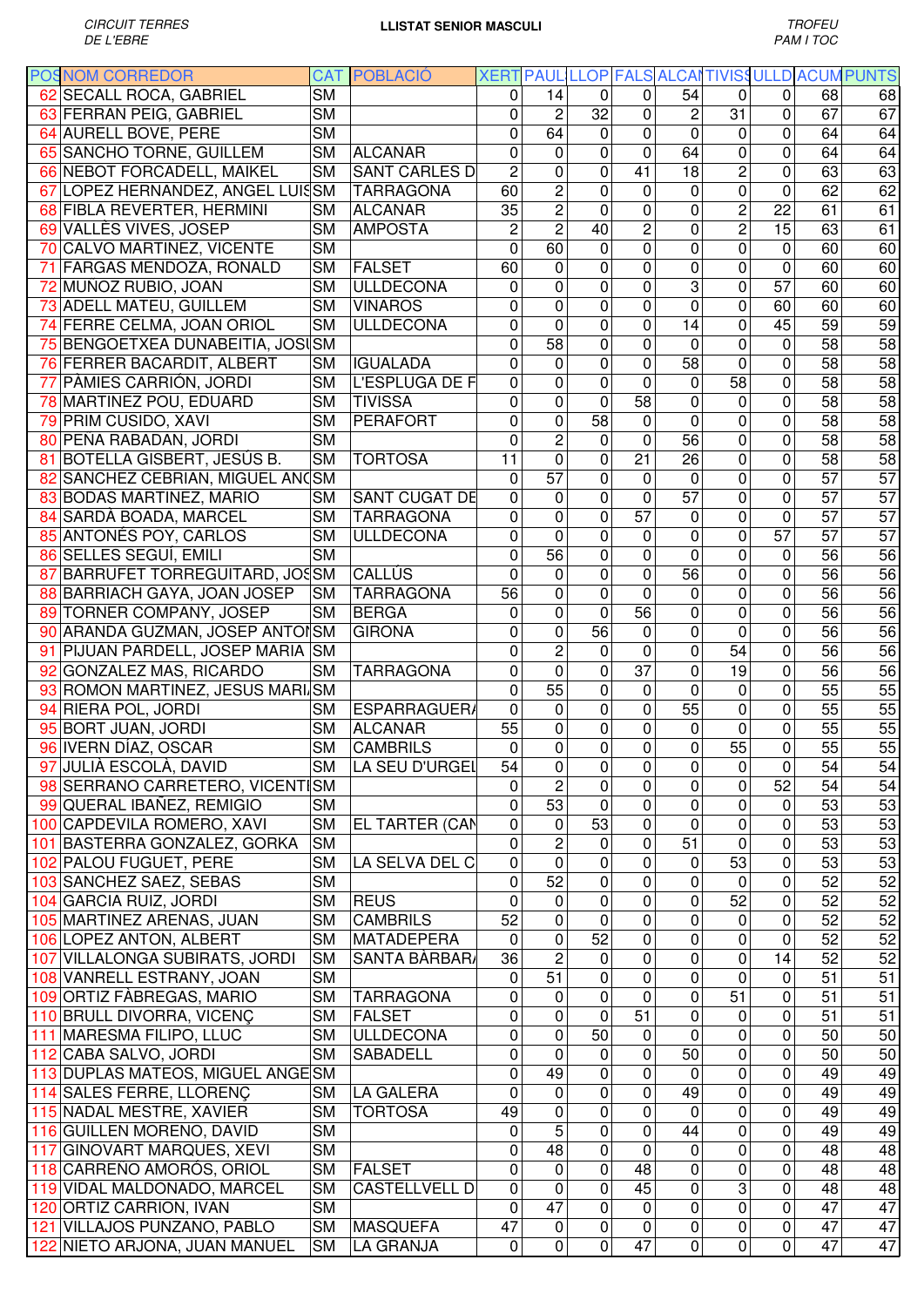|     | <b>POSNOM CORREDOR</b>            | <b>CAT</b>             | POBLACIÓ             |                 |                         |                 |                 |                |                 |                 |    | XERT PAUL LLOP FALS ALCAITIVISSULLD ACUM PUNTS |
|-----|-----------------------------------|------------------------|----------------------|-----------------|-------------------------|-----------------|-----------------|----------------|-----------------|-----------------|----|------------------------------------------------|
|     | 123 SERRA VILARDELL, MIQUEL       | $\overline{\text{SM}}$ |                      | $\mathbf{0}$    | $\overline{c}$          | $\Omega$        | 0               | 45             | 0               | 0               | 47 | 47                                             |
|     | 124 BARREDA CARTOIXA, ALEX        | <b>SM</b>              | <b>VINAROS</b>       | 22              | 23                      | $\mathbf 0$     | 0               | $\overline{c}$ | $\mathbf 0$     | 0               | 47 | 47                                             |
|     | 125 FERNANDEZ FERRER, ORIOL       | <b>SM</b>              | PACS DEL PENE        | 0               | 0                       | $\mathbf 0$     | 0               | 0              | 46              | 0               | 46 | 46                                             |
|     | 126 FRANCH TOMAS, JESUS           | <b>SM</b>              | <b>AMPOSTA</b>       | $\overline{2}$  | $\overline{2}$          | 38              | 0               | $\overline{c}$ | $\mathbf 0$     | $\overline{c}$  | 46 | 46                                             |
|     | 127 ALGUETA MARIN, JOSE ANTONICSM |                        |                      | $\mathbf 0$     | 45                      | 0               | 0               | $\mathbf 0$    | $\mathbf 0$     | 0               | 45 | 45                                             |
|     | 128 SANCHEZ PADILLA, JORDI        | <b>SM</b>              |                      | $\mathbf 0$     | 44                      | 0               | 0               | 0              | 0               | 0               | 44 | 44                                             |
|     |                                   |                        | <b>REUS</b>          | 44              | 0                       | $\mathbf 0$     | 0               | 0              | $\mathbf 0$     | 0               | 44 | 44                                             |
|     | 129 ARMENGOL I FELIP, EDUARD      | <b>SM</b>              |                      |                 |                         |                 |                 |                |                 |                 |    |                                                |
|     | 130 CAMPA RUSCALLEDA, DAVID       | <b>SM</b>              | <b>BARCELONA</b>     | 0               | 0                       | $\mathbf 0$     | 44              | 0              | $\mathbf 0$     | 0               | 44 | 44                                             |
| 131 | ROJAS ESPUÑA, JUANJO              | <b>SM</b>              | <b>REUS</b>          | $\mathbf 0$     | 0                       | 0               | 29              | 0              | 15              | 0               | 44 | 44                                             |
|     | 132 FERRANDO VILLAROYA, DAVID     | <b>SM</b>              | <b>TORTOSA</b>       | $\overline{c}$  | 0                       | 42              | 0               | 0              | $\mathbf 0$     | 0               | 44 | 44                                             |
|     | 133 SANCHEZ PUENTE, JESUS         | <b>SM</b>              |                      | $\mathbf 0$     | $\overline{43}$         | $\mathbf 0$     | 0               | 0              | 0               | 0               | 43 | 43                                             |
|     | 134 NOGUES LLEVAT, JOSEP MARIA    | <b>SM</b>              | <b>ALMOSTER</b>      | 0               | 0                       | $\mathbf 0$     | 0               | 0              | 43              | 0               | 43 | 43                                             |
|     | 135 TENIAS VIÑAL, ISRAEL          | <b>SM</b>              |                      | 0               | $\overline{2}$          | $\mathbf 0$     | 0               | 0              | 41              | 0               | 43 | 43                                             |
|     | 136 BOQUE MAGRIÑA, JOAN           | <b>SM</b>              |                      | $\mathbf 0$     | $\overline{c}$          | $\mathbf 0$     | 18              | 0              | 23              | 0               | 43 | 43                                             |
|     | 137 PLA PLA, JOSEP                | <b>SM</b>              | <b>TORTOSA</b>       | $\mathbf 0$     | 0                       | 43              | 0               | 0              | 0               | 0               | 43 | 43                                             |
|     | 138 ROYO NAYA, LUIS               | <b>SM</b>              |                      | $\mathbf 0$     | 42                      | 0               | 0               | 0              | 0               | 0               | 42 | 42                                             |
|     | 139 BORDERA QUINTANA, EDUARD      | <b>SM</b>              | <b>TIVISSA</b>       | $\mathbf 0$     | 0                       | 0               | 0               | 0              | 42              | 0               | 42 | $\overline{42}$                                |
|     | 140 BERNÀ TEJERINA, ALBERT        | <b>SM</b>              | <b>BARCELONA</b>     | $\mathbf 0$     | 0                       | $\mathbf 0$     | $\overline{42}$ | $\mathbf 0$    | $\mathbf 0$     | 0               | 42 | 42                                             |
|     | 141 ROSICH LLORACH, JOAN          | <b>SM</b>              |                      | $\mathbf 0$     | $\overline{c}$          | 0               | $\mathbf 0$     | 40             | 0               | 0               | 42 | 42                                             |
|     |                                   |                        |                      |                 |                         |                 |                 |                |                 |                 |    |                                                |
|     | 142 MOLINA ESCRIBANO, ISMAEL      | <b>SM</b>              | <b>VILAPLANA</b>     | $\mathbf 0$     | 0                       | $\mathbf 0$     | $\overline{35}$ | 0              | 7               | 0               | 42 | 42                                             |
|     | 143 ALONSO ANGUERA, XAVIER        | <b>SM</b>              | <b>BENISSANET</b>    | $\overline{31}$ | $\overline{2}$          | 0               | 9               | $\mathbf 0$    | $\mathbf 0$     | 0               | 42 | 42                                             |
|     | 144 RECATALA VERA, RAMON          | <b>SM</b>              |                      | 0               | 41                      | 0               | 0               | $\mathbf 0$    | $\mathbf 0$     | 0               | 41 | 41                                             |
|     | 145 LORENZO CARRASCO, JOSEP ANSM  |                        |                      | $\mathbf 0$     | $\overline{c}$          | 0               | $\overline{7}$  | 11             | $\mathbf 0$     | 21              | 41 | 41                                             |
|     | 146 TISGAR GOMEZ, JESUS           | <b>SM</b>              | LA SÉNIA             | $\mathbf 0$     | 0                       | $\mathbf 0$     | 0               | 5              | $\mathbf 0$     | $\overline{36}$ | 41 | 41                                             |
| 147 | GONZALEZ PENTINAT, JOSEP MASM     |                        | <b>BENISSANET</b>    | 39              | $\overline{c}$          | $\mathbf 0$     | 0               | $\mathbf 0$    | $\Omega$        | 0               | 41 | 41                                             |
|     | 148 NAVARRO AGUIRRE, JOAN JOSE SM |                        | LA RÁPITA            | $\overline{c}$  | $\overline{2}$          | $\mathbf 0$     | 13              | 4              | 20              | 0               | 41 | 41                                             |
|     | 149 SORIANO LOPEZ, MARTI          | <b>SM</b>              | <b>AMPOSTA</b>       | $\mathbf 0$     | 0                       | 39              | 0               | 0              | $\overline{c}$  | 0               | 41 | 41                                             |
| 150 | <b>GALLEGO MARTINEZ, XAVIER</b>   | <b>SM</b>              | <b>TORTOSA</b>       | $\mathbf 0$     | 0                       | 41              | 0               | 0              | 0               | 0               | 41 | 41                                             |
| 151 | <b>GALINDO PEREIRA, DAVID</b>     | <b>SM</b>              |                      | 0               | 40                      | 0               | 0               | 0              | 0               | 0               | 40 | 40                                             |
|     | 152 ESPUNY ROS, LLUC              | <b>SM</b>              |                      | 0               | $\overline{c}$          | 0               | 0               | 38             | $\mathbf{0}$    | 0               | 40 | 40                                             |
|     | 153 PRADES SABATER, SANTIAGO      | <b>SM</b>              | <b>MAS DE BARBER</b> | 0               | 0                       | $\mathbf 0$     | 0               | $\overline{c}$ | 26              | 12              | 40 | 40                                             |
|     |                                   |                        |                      |                 |                         |                 |                 |                |                 |                 |    |                                                |
|     | 154 ROMERA BRANCHAT, ANTONI       | <b>SM</b>              | <b>ALCANAR</b>       | $\mathbf 0$     | 0                       | 36              | $\overline{c}$  | $\overline{c}$ | 0               | 0               | 40 | 40                                             |
|     | 155 VILA PASCUAL, ANDREU          | <b>SM</b>              |                      | $\mathbf 0$     | 39                      | 0               | 0               | 0              | 0               | 0               | 39 | 39                                             |
|     | 156 RUIZ VILELLA, ROBERTO         | <b>SM</b>              | <b>PALLEJA</b>       | $\overline{0}$  | 0                       | $\mathbf 0$     | 39              | 0              | 0               | 0               | 39 | 39                                             |
|     | 157 BONET FERRE, LADISLAU         | <b>SM</b>              | <b>AMPOSTA</b>       | 37              | $\overline{c}$          | 0               | $\pmb{0}$       | 0              | $\mathbf 0$     | 0               | 39 | 39                                             |
|     | 158 GABALDA CURTO, CARLOS         | <b>SM</b>              | <b>ULLDECONA</b>     | $\overline{2}$  | $\overline{\mathbf{c}}$ | 33              | $\overline{0}$  | $\overline{2}$ | $\pmb{0}$       | 0               | 39 | 39                                             |
|     | 159 MORENO BADENES, CARLES        | <b>SM</b>              |                      | 0               | 38                      | 0               | $\mathbf 0$     | $\mathbf 0$    | $\mathbf 0$     | 0               | 38 | 38                                             |
|     | 160 MARTÍ CANTÍ, CARLES           | <b>SM</b>              | <b>PIRA</b>          | 0               | 0                       | 0               | $\mathbf 0$     | $\mathbf 0$    | 38              | 0               | 38 | 38                                             |
|     | 161 GONZALES IGLESIAS, RODOLFO SM |                        | <b>LANGREO</b>       | $\mathbf 0$     | $\mathbf 0$             | 0               | $\overline{38}$ | $\mathbf 0$    | $\mathbf 0$     | 0               | 38 | 38                                             |
|     | 162 CARBÓ GASCÓ, ISMAEL           | <b>SM</b>              | <b>VINAROS</b>       | $\mathbf 0$     | $\mathbf 0$             | 0               | $\mathbf 0$     | $\mathbf 0$    | $\mathbf 0$     | $\overline{38}$ | 38 | 38                                             |
|     | 163 MORENO BADENES, PAU           | <b>SM</b>              |                      | 0               | $\overline{37}$         | $\mathbf 0$     | 0               | $\pmb{0}$      | $\mathbf 0$     | 0               | 37 | 37                                             |
|     | 164 ROSELLÓ GARGALLO, ÀLEX        | <b>SM</b>              | <b>BARCELONA</b>     | $\mathbf 0$     | 0                       | $\mathbf 0$     | 0               | $\mathbf 0$    | $\overline{37}$ | 0               | 37 | 37                                             |
|     | 165 GUASCH BESALDUCH, FELIPE      | <b>SM</b>              |                      | 0               | $\overline{c}$          | $\mathbf 0$     | 0               | 30             | 0               | 5               | 37 | 37                                             |
|     | 166 CASELLAS APARICIO, RAFA       | <b>SM</b>              |                      | $\mathbf 0$     | $\overline{2}$          | 31              | 0               | $\overline{c}$ | $\overline{2}$  | 0               | 37 | 37                                             |
|     |                                   |                        |                      |                 |                         |                 |                 |                |                 |                 |    |                                                |
|     | 167 PEYDRO BERNABEU, VICENTE      | <b>SM</b>              |                      | 0               | 36                      | 0               | 0               | 0              | 0               | 0               | 36 | 36                                             |
|     | 168 GARCIA MARTINEZ, PATRICIO     | <b>SM</b>              | <b>LA CANONJA</b>    | 0               | 0                       | 0               | 0               | $\mathbf 0$    | $\overline{36}$ | 0               | 36 | 36                                             |
|     | 169 FERNANDEZ MENDIOLA, JOSE IGSM |                        | <b>SANTA COLOMA</b>  | 0               | 0                       | 0               | $\overline{36}$ | 0              | 0               | 0               | 36 | 36                                             |
|     | 170 CASTELLVI LLURBA, XAVI        | <b>SM</b>              |                      | 0               | $\overline{2}$          | 0               | 0               | 0              | 34              | 0               | 36 | 36                                             |
|     | 171 FALCÓN BRUNET, CARLES         | <b>SM</b>              | <b>TARRAGONA</b>     | 0               | 0                       | 0               | 34              | $\mathbf 0$    | 2               | 0               | 36 | 36                                             |
|     | 172 TRIGUERO ATIENZA, JAVIER      | <b>SM</b>              |                      | $\mathbf 0$     | 35                      | $\mathbf 0$     | 0               | $\mathbf 0$    | $\mathbf 0$     | 0               | 35 | 35                                             |
|     | 173 FERNANDEZ CIURANA, MARC ANSM  |                        | <b>MIAMI</b>         | 0               | 0                       | $\overline{35}$ | 0               | 0              | 0               | 0               | 35 | 35                                             |
|     | 174 GAMEZ TORRENT, MANEL          | <b>SM</b>              | <b>ULLDECONA</b>     | $\mathbf 0$     | 0                       | 0               | 0               | $\mathbf 0$    | $\mathbf 0$     | $\overline{35}$ | 35 | 35                                             |
|     | 175 GARRIDO ZAPATA, FRANCESC      | <b>SM</b>              |                      | 0               | $\overline{2}$          | 0               | $\mathbf 0$     | 32             | 0               | 0               | 34 | 34                                             |
|     | 176 HERNANDEZ MIOTA, DIEGO        | <b>SM</b>              |                      | 0               | 33                      | 0               | 0               | $\mathbf 0$    | $\mathbf 0$     | 0               | 33 | 33                                             |
|     | 177 MARZA BEDOS, PAU              | <b>SM</b>              | <b>XERTA</b>         | $\mathbf 0$     | $\mathbf 0$             | 0               | $\overline{0}$  | 33             | $\mathbf 0$     | 0               | 33 | 33                                             |
|     |                                   |                        |                      |                 |                         |                 |                 |                |                 |                 |    |                                                |
|     | 178 ANGUERA MARGALEF, CARLES      | <b>SM</b>              | <b>TIVISSA</b>       | 0               | 0                       | 0               | $\mathbf 0$     | 0              | 33              | 0               | 33 | 33                                             |
|     | 179 SEGURA DOMENECH, FRANCES(SM   |                        | <b>PONTONS</b>       | 0               | 0                       | $\mathsf 0$     | $\overline{33}$ | 0              | $\mathbf 0$     | 0               | 33 | 33                                             |
|     | 180 ROCA CARLES, ELISEO           | <b>SM</b>              | <b>ALCANAR</b>       | $\mathbf 0$     | $\mathbf 0$             | 0               | 0               | 0              | $\mathbf 0$     | 33              | 33 | 33                                             |
|     | 181 ARENAS SANCHEZ, JOSE LUIS     | <b>SM</b>              |                      | $\mathbf 0$     | 32                      | $\mathbf 0$     | 0               | $\mathbf 0$    | $\mathbf 0$     | 0               | 32 | 32                                             |
|     | 182 GIL VILELLA, JORDI            | <b>SM</b>              | <b>PACS DEL PENE</b> | 0               | 0                       | 0               | $\mathbf 0$     | 0              | 32              | 0               | 32 | 32                                             |
|     | 183 POU GALVEZ, OSCAR             | <b>SM</b>              | <b>CUBELLES</b>      | 0               | 0                       | 0               | $\overline{32}$ | 0              | 0               | 0               | 32 | 32                                             |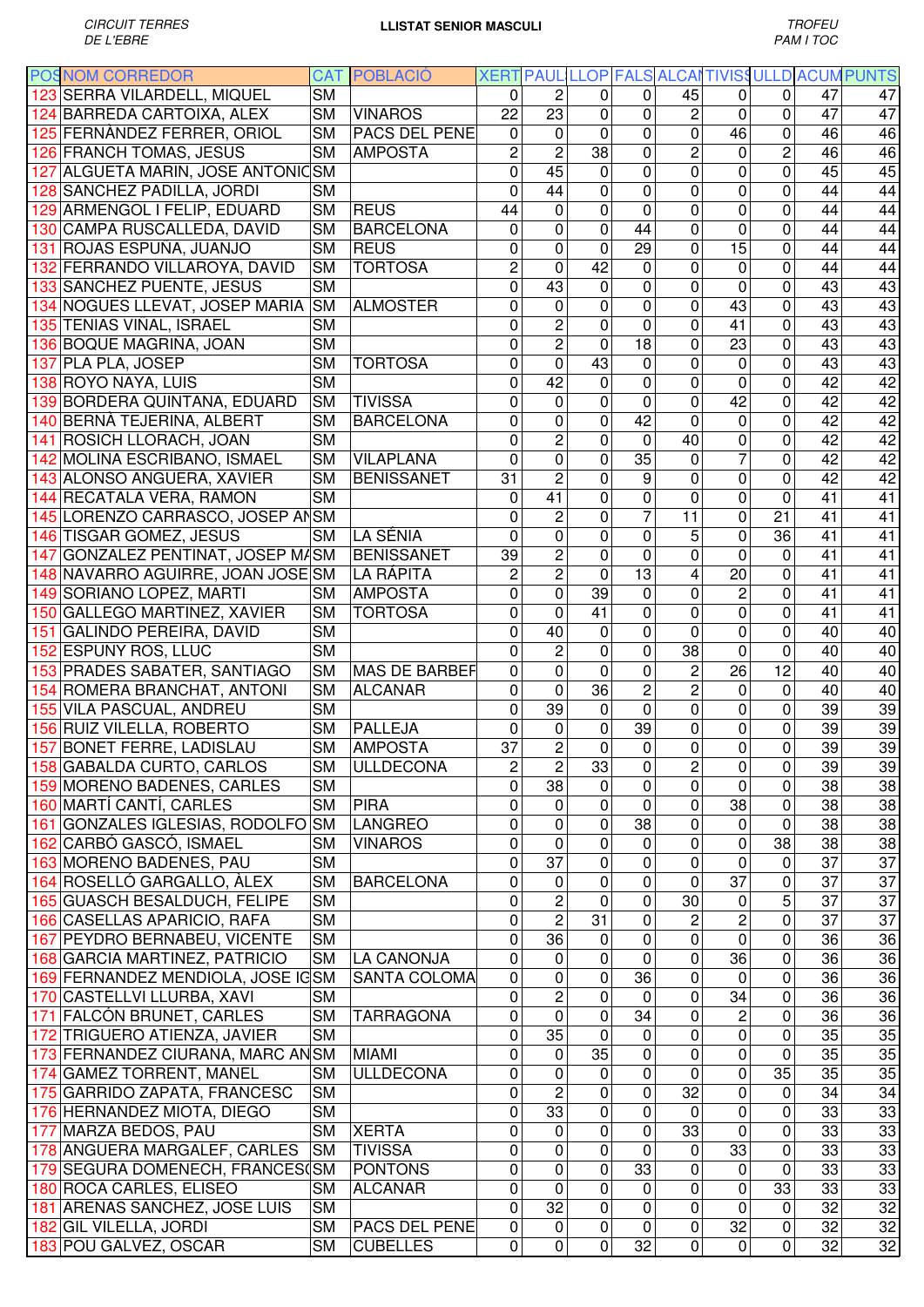| <b>POSNOM CORREDOR</b>           |                        | <b>CAT POBLACIÓ</b>  |                 |                 |                 |                 |                         |                         |                 |                 | XERT PAUL LLOP FALS ALCAITIVISS ULLD ACUM PUNTS |
|----------------------------------|------------------------|----------------------|-----------------|-----------------|-----------------|-----------------|-------------------------|-------------------------|-----------------|-----------------|-------------------------------------------------|
| 184 ALEJOS RECHE, LLUÍS          | <b>SM</b>              | FREGINALS            | $\Omega$        | 2               | 0               | 0               | $\Omega$                | 30                      | 0               | 32              | 32                                              |
| 185 SANZ MARTI, NICOLAI          | <b>SM</b>              | LA SÉNIA             | 30              | $\overline{c}$  | 0               | 0               | 0                       | 0                       | $\mathbf 0$     | 32              | 32                                              |
| 186 VILLAR ROS, G. PABLO         | <b>SM</b>              | <b>ULLDECONA</b>     | 0               | $\mathbf 0$     | 0               | 0               | 0                       | $\mathbf 0$             | 32              | 32              | 32                                              |
| 187 BARRAMBIO DONATE, ROBERTO SM |                        |                      | $\Omega$        | 31              | 0               | $\Omega$        | $\mathbf 0$             | $\mathbf 0$             | $\mathbf 0$     | 31              | 31                                              |
| 188 FRANCES PANEA, LLUÍS         | <b>SM</b>              | <b>AMETLLA DE MA</b> | 0               | 0               | 0               | 23              | 8                       | $\mathbf 0$             | 0               | 31              | 31                                              |
| 189 SIMO VILA, JOAN ANDREU       | <b>SM</b>              | <b>ALCANAR</b>       | 0               | $\overline{2}$  | 0               | $\overline{22}$ | $\mathbf 0$             | $\mathbf 0$             | $\overline{7}$  | 31              | 31                                              |
| 190 TERRICABRAS MARTI, ENRIC     | <b>SM</b>              | <b>PERAFORT</b>      | 5               | $\overline{0}$  | 26              | $\overline{0}$  | $\mathbf 0$             | $\mathbf 0$             | 0               | 31              | 31                                              |
| 191 MONTEVERDE REDO, FRANCESOSM  |                        | <b>CAMARLES</b>      | 0               | $\mathbf 0$     | 29              | 0               | $\overline{c}$          | $\mathbf 0$             | 0               | 31              | 31                                              |
| 192 GUTIERREZ BONILLA, EDUART    | <b>SM</b>              |                      | $\Omega$        | 30              | 0               | 0               | $\overline{0}$          | $\mathbf 0$             | 0               | 30              | 30                                              |
| 193 FIBLA GARCIA, XAVIER         | <b>SM</b>              | SANT CARLES D        | 28              | $\overline{2}$  | 0               | 0               | $\overline{0}$          | $\mathbf 0$             | $\mathbf 0$     | 30              | 30                                              |
| 194 VIDAL SORIANO, DOMINGO       | <b>SM</b>              | <b>ULLDECONA</b>     | 0               | 0               | 0               | 0               | $\overline{c}$          | $\overline{c}$          | 26              | 30              | 30                                              |
| 195 GUIMERA DEMESA, RUBEN        | <b>SM</b>              | <b>BARCELONA</b>     | 0               | 0               | 30              | 0               | 0                       | $\mathbf 0$             | $\Omega$        | 30              | 30                                              |
| 196 MUÑOZ HINOJO, JAVIER         | <b>SM</b>              | <b>VALENCIA</b>      | 0               | $\mathbf{0}$    | 0               | 0               | $\overline{0}$          | $\overline{0}$          | 30              | 30              | 30                                              |
| GOÑI ARANBURU, IMANOL            | <b>SM</b>              |                      | 0               | 29              | 0               | 0               | $\overline{0}$          | $\mathbf 0$             | $\Omega$        | 29              | 29                                              |
|                                  |                        |                      |                 |                 |                 |                 |                         |                         |                 | 29              |                                                 |
| 198 MIRÓ ARGENTÓ, EUTIQUIANO     | <b>SM</b>              | <b>AMPOSTA</b>       | 29              | $\mathbf 0$     | 0               | 0               | $\mathbf 0$             | 0                       | 0               |                 | 29                                              |
| 199 REAL ROSA, SERGIO            | <b>SM</b>              |                      | 0               | $\overline{2}$  | 0               | 0               | $\overline{27}$         | 0                       | 0               | 29              | 29                                              |
| 200 OTERO VIÑALS, CÉSAR          | <b>SM</b>              | <b>LA CANONJA</b>    | 0               | $\mathbf 0$     | $\overline{0}$  | 0               | $\mathbf 0$             | $\overline{28}$         | 0               | 28              | 28                                              |
| 201 TORRENT BELTRAN, RAMON       | <b>SM</b>              | <b>ULLDECONA</b>     | $\overline{26}$ | $\mathbf 0$     | 0               | 0               | $\overline{c}$          | 0                       | 0               | 28              | 28                                              |
| 202 HERNANDEZ-PUERTOLAS PAVIA    | <b>SM</b>              | <b>BARCELONA</b>     | 0               | $\overline{0}$  | $\overline{28}$ | 0               | 0                       | $\mathbf 0$             | 0               | 28              | 28                                              |
| 203 CARMONA SEGURA, XAVIER       | <b>SM</b>              | <b>MOLLERUSSA</b>    | 0               | $\mathbf 0$     | 0               | 0               | 0                       | $\mathbf 0$             | 28              | 28              | 28                                              |
| 204 LLORENS ZAFRA, ANGEL         | <b>SM</b>              |                      | 0               | 27              | 0               | 0               | $\mathbf 0$             | $\mathbf 0$             | $\mathbf 0$     | $\overline{27}$ | 27                                              |
| 205 ARBONÉS CABA, AGUSTÍ         | <b>SM</b>              | SARROCA DE LL        | 0               | 0               | 0               | $\overline{0}$  | $\overline{0}$          | $\overline{27}$         | $\mathbf 0$     | 27              | 27                                              |
| 206 SARDA BOADA, JAUME           | <b>SM</b>              | <b>VALLS</b>         | 0               | $\mathbf 0$     | 0               | $\overline{27}$ | 0                       | 0                       | $\mathbf 0$     | 27              | 27                                              |
| 207 GARCIA MANZANERO, FABIA      | <b>SM</b>              | <b>TORTOSA</b>       | 0               | $\mathbf 0$     | 0               | 0               | $\overline{2}$          | $\mathbf 0$             | $\overline{25}$ | $\overline{27}$ | 27                                              |
| 208 MARTI CASTELLS, XAVIER       | <b>SM</b>              | <b>TARREGA</b>       | 0               | 0               | 27              | 0               | $\mathbf 0$             | $\mathbf 0$             | $\overline{0}$  | 27              | 27                                              |
| 209 KELLER, STEVE                | <b>SM</b>              | <b>SANTA OLIVA</b>   | 0               | $\mathbf 0$     | 0               | 0               | 0                       | $\mathbf 0$             | $\overline{27}$ | 27              | 27                                              |
| 210 BAENA MIRABETE, DANIEL       | <b>SM</b>              | <b>BADALONA</b>      | 0               | $\overline{0}$  | 0               | $\overline{26}$ | $\mathbf 0$             | $\mathbf 0$             | $\Omega$        | 26              | 26                                              |
| 211 PEREZ BETRAN, JOSE ALBERTO   | <b>SM</b>              |                      | 0               | 26              | 0               | 0               | $\mathbf 0$             | $\mathbf 0$             | 0               | 26              | 26                                              |
| 212 TRUMMER ALEGRE, PABLO        | <b>SM</b>              | PAÜLS                | 24              | $\overline{2}$  | 0               | 0               | $\mathbf 0$             | $\mathbf 0$             | 0               | 26              | 26                                              |
| 213 PALACIOS LOPEZ, JAVIER       | <b>SM</b>              |                      | 0               | 25              | 0               | 0               | $\mathbf 0$             | $\mathbf 0$             | 0               | 25              | 25                                              |
| 214 MAYOR ULLDEMOLINS, FRANCES   | <b>SM</b>              | <b>ALCANAR</b>       | 0               | $\mathbf 0$     | 0               | 0               | 25                      | 0                       | 0               | 25              | 25                                              |
| 215 ESTRADA TARGA, JOAN          | <b>SM</b>              | PAÜLS                | 25              | $\mathbf 0$     | 0               | 0               | 0                       | 0                       | 0               | 25              | 25                                              |
| 216 FABREGAT CABRERA, RAUL       | <b>SM</b>              | <b>AMPOSTA</b>       | $\overline{2}$  | $\overline{c}$  | 0               | $\overline{c}$  | $\overline{c}$          | $\overline{c}$          | 17              | 27              | 25                                              |
| 217 MARTINEZ FERREROS, FELIPE    | <b>SM</b>              |                      | 0               | $\overline{2}$  | 0               | 0               | 0                       | $\mathbf 0$             | 23              | 25              | 25                                              |
| 218 BEL MESTRES, ELIAS           | <b>SM</b>              | <b>TORTOSA</b>       | 0               | 0               | 25              | 0               | $\mathbf 0$             | 0                       | $\pmb{0}$       | 25              | 25                                              |
| 219 GARDUÑO TENA, JAVIER         | $\overline{\text{SM}}$ |                      | $\overline{0}$  | 24              | $\overline{0}$  | $\pmb{0}$       | $\overline{0}$          | $\overline{\mathbf{o}}$ | $\pmb{0}$       | $\overline{24}$ | 24                                              |
| 220 DURAN GALIMANY, JAUME        | <b>SM</b>              | <b>ALIÓ</b>          | 0               | 0               | 0               | $\mathbf 0$     | 0                       | 24                      | $\mathbf 0$     | 24              | 24                                              |
| 221 SOLÀ DIAZ, ORIOL             | <b>SM</b>              | <b>TERRASSA</b>      | 0               | 0               | 0               | 24              | $\mathbf 0$             | $\pmb{0}$               | $\mathbf 0$     | 24              | 24                                              |
| 222 VALENCIA NEBOT, CARLES       | <b>SM</b>              | <b>TERRASSA</b>      | $\pmb{0}$       | $\mathbf 0$     | 0               | $\mathbf 0$     | $\mathbf 0$             | 24                      | $\mathbf 0$     | 24              | 24                                              |
| 223 GUMBAU VIZCARRO, JUAN BAUT   | <b>SM</b>              | <b>CALIG</b>         | 0               | $\mathbf 0$     | 0               | $\pmb{0}$       | $\mathbf 0$             | $\mathbf 0$             | 24              | 24              | 24                                              |
| 224 RAUPACH, HANS                | <b>SM</b>              | <b>AMPOSTA</b>       | 0               | 0               | 0               | 0               | $\overline{23}$         | $\mathbf 0$             | $\mathbf 0$     | 23              | 23                                              |
| 225 BLADÉ GALINDO, SANTI         | <b>SM</b>              | <b>BENISSANET</b>    | 23              | $\mathbf 0$     | 0               | 0               | 0                       | $\mathbf 0$             | $\mathbf 0$     | 23              | 23                                              |
| 226 LAMARCA AUDI, ANTONIO        | <b>SM</b>              | <b>ROQUETES</b>      | 0               | 0               | 0               | 0               | 22                      | $\mathbf 0$             | $\pmb{0}$       | 22              | 22                                              |
| 227 RIGAU I ESPIELL, ISAAC       | <b>SM</b>              | <b>SITGES</b>        | 0               | $\mathbf 0$     | 0               | 0               | $\mathbf 0$             | $\overline{22}$         | $\mathbf 0$     | 22              | 22                                              |
| 228 TOMAS ABADAL, AUGUST         | <b>SM</b>              | MASDENVERGE          | 0               | 0               | 0               | 0               | $\overline{c}$          | $\overline{c}$          | 18              | 22              | 22                                              |
| 229 VILANA DIAZ, JOAN            | <b>SM</b>              |                      | $\pmb{0}$       | $\overline{21}$ | 0               | 0               | $\mathbf 0$             | $\mathbf 0$             | $\mathbf 0$     | 21              | 21                                              |
| 230 COLOMER CURTO, RAUL          | <b>SM</b>              | BÍTEM                | 0               | 0               | 0               | 0               | 21                      | $\mathbf 0$             | $\mathbf 0$     | 21              | 21                                              |
| 231 PUJOL TORRUELLA, MARC        | <b>SM</b>              | <b>VIC</b>           | 0               | 0               | 0               |                 |                         | 21                      | $\mathbf 0$     | 21              |                                                 |
|                                  |                        |                      |                 |                 |                 | 0               | 0                       |                         |                 |                 | 21                                              |
| 232 MORENO ALPUENTE, DIEGO       | <b>SM</b>              | <b>AMPOSTA</b>       | 21              | 0               | 0               | $\mathbf 0$     | 0                       | 0                       | $\mathbf 0$     | 21              | 21                                              |
| 233 TORTOSA MARTINEZ, MANUEL     | <b>SM</b>              | <b>TARRAGONA</b>     | 0               | $\mathbf 0$     | 0               | $\overline{10}$ | $\mathbf 0$             | 11                      | 0               | 21              | 21                                              |
| 234 MORALES SUBIRANA, MIQUEL     | <b>SM</b>              |                      | 0               | 20              | 0               | 0               | $\mathbf 0$             | 0                       | 0               | 20              | 20                                              |
| 235 QUERALT ROCA, JUAN JOSE      | <b>SM</b>              | <b>ALCANAR</b>       | 0               | 0               | 0               | 0               | $\overline{20}$         | $\mathbf 0$             | 0               | 20              | 20                                              |
| 236 GARCIA ABELLÓ, RAÜL          | <b>SM</b>              | <b>FALSET</b>        | 0               | 0               | 0               | 20              | $\mathbf 0$             | $\mathbf 0$             | $\mathbf 0$     | 20              | 20                                              |
| 237 PLANA LLAURADO, JOAN         | <b>SM</b>              |                      | 0               | $\overline{2}$  | 0               | $\mathbf 0$     | $\mathbf 0$             | $\overline{18}$         | $\mathbf 0$     | 20              | 20                                              |
| 238 MARTIN GARCIA, RAFAEL        | <b>SM</b>              |                      | 0               | $\overline{19}$ | 0               | $\mathbf 0$     | $\mathbf 0$             | $\pmb{0}$               | $\overline{0}$  | 19              | 19                                              |
| 239 VILALTA BERENGUERAS, SALVAI  | <b>SM</b>              | CASTELLTERÇO         | 0               | $\mathbf 0$     | 0               | $\mathbf 0$     | 19                      | $\pmb{0}$               | $\overline{0}$  | $\overline{19}$ | 19                                              |
| 240 CARERRAS CARBONELL, JOSEP    | <b>SM</b>              | SANT POL DE M/       | 19              | $\mathbf 0$     | 0               | $\overline{0}$  | $\boldsymbol{0}$        | $\mathbf 0$             | $\overline{0}$  | 19              | 19                                              |
| 241 LLAMBRICH MULET, RUBEN       | <b>SM</b>              | <b>AMPOSTA</b>       | 17              | 0               | 0               | $\mathbf 0$     | $\overline{\mathbf{c}}$ | $\mathbf 0$             | $\mathbf 0$     | 19              | 19                                              |
| 242 BRULL CABRERA, CRISTIAN      | <b>SM</b>              | <b>L'ALDEA</b>       | 0               | $\mathbf 0$     | 0               | $\overline{17}$ | $\overline{2}$          | $\mathbf 0$             | $\mathbf 0$     | 19              | 19                                              |
| 243 FERNANDEZ GARCIA, JOSE       | <b>SM</b>              | <b>TORTOSA</b>       | 0               | 0               | 0               | $\,6\,$         | $\pmb{0}$               | $\overline{c}$          | 10              | 18              | 18                                              |
| 244 MORERA FONTANET, JORDI       | <b>SM</b>              | GANDESA              | 15              | $\overline{c}$  | 0               | 0               | 0                       | $\mathbf 0$             | $\mathbf 0$     | $\overline{17}$ | 17                                              |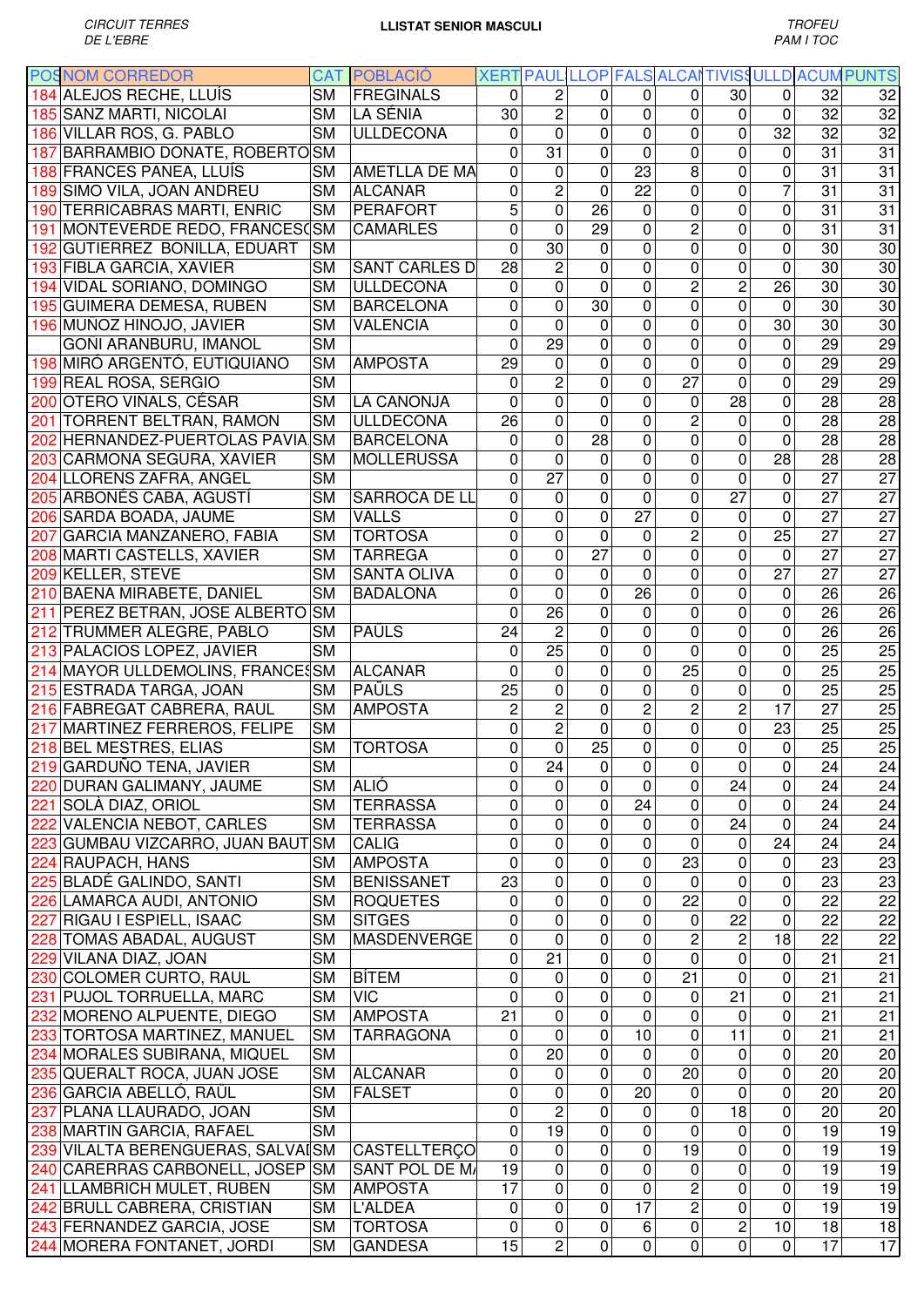|     | <b>POSNOM CORREDOR</b>             |                        | <b>CAT POBLACIO</b>  |                |                         |             |                |                                  |                         |                         |                         | XERT PAUL LLOP FALS ALCAITIVISS ULLD ACUM PUNTS |
|-----|------------------------------------|------------------------|----------------------|----------------|-------------------------|-------------|----------------|----------------------------------|-------------------------|-------------------------|-------------------------|-------------------------------------------------|
|     | 245 RIBES ABELLA, JORDI            | $\overline{\text{SM}}$ | <b>JESÚS</b>         | 2              | 2                       | 0           | 0              | 0                                | 2                       | 11                      | 17                      | 17                                              |
|     | 246 BOSCH BRILLAS, AMADEU          | <b>SM</b>              |                      | 0              | 16                      | 0           | 0              | 0                                | 0                       | 0                       | 16                      | 16                                              |
|     | 247 LOPEZ VIDAL, JOSEP ORIOL       | <b>SM</b>              | <b>ULLDECONA</b>     | 0              | 0                       | 0           | 0              | 16                               | 0                       | 0                       | 16                      | 16                                              |
|     | 248 GAS COLOMÉ, ISIDRE             | <b>SM</b>              | <b>TORTOSA</b>       | 16             | 0                       | 0           | 0              | 0                                | 0                       | 0                       | 16                      | 16                                              |
|     | 249 LOPEZ RUE, GUILLEM             | <b>SM</b>              | <b>FALSET</b>        | $\Omega$       | 0                       | 0           | 16             | 0                                | $\mathbf 0$             | 0                       | 16                      | 16                                              |
|     | 250 CASADO ARRUFAT, SISCO          | <b>SM</b>              |                      | $\overline{0}$ | $\overline{c}$          | 0           | 12             | 0                                | $\overline{c}$          | $\Omega$                | 16                      | 16                                              |
| 251 | ZARAGOZA GONZALEZ, JOAN            | <b>SM</b>              | <b>SANT CARLES D</b> | $\overline{0}$ | $\overline{0}$          | 0           | 0              | $\mathbf 0$                      | $\overline{0}$          | 16                      | 16                      | 16                                              |
|     | 252 NAVARRO MONZO, JOSE MANUESM    |                        |                      | $\mathbf 0$    | 15                      | 0           | 0              | $\mathbf 0$                      | 0                       | 0                       | 15                      | 15                                              |
| 253 | SAMPEDRO REVERTE, FCO. FER SM      |                        | <b>REUS</b>          | 14             | 0                       | 0           | 0              | $\mathbf 0$                      | 0                       | 0                       | 14                      | 14                                              |
|     | 254 NOGUES VERA, PEP               | <b>SM</b>              | <b>TARRAGONA</b>     | 0              | 0                       | 0           | 14             | $\mathbf 0$                      | $\mathbf 0$             | 0                       | 14                      | 14                                              |
| 255 | CAYUELAS MARCOS, ANTONIO           | <b>SM</b>              |                      | 0              | 13                      | 0           | 0              | 0                                | 0                       | 0                       | 13                      | 13                                              |
|     | 256 REDONDO JURADO, JAVI           | <b>SM</b>              | <b>AMPOSTA</b>       | 0              | 0                       | 0           | 0              | 0                                | 13                      | 0                       | 13                      | 13                                              |
| 257 | <b>VICENTE PASCUAL, RUBEN</b>      | <b>SM</b>              | <b>TARRAGONA</b>     |                | $\overline{c}$          | 0           | 4              | 0                                | $\mathbf 0$             | 0                       | $\overline{13}$         | 13                                              |
|     | 258 COMA VILAR, VICTOR             | <b>SM</b>              | LA SÉNIA             | 0              | 0                       | 0           | 0              | $\mathbf{0}$                     | 0                       | 13                      | 13                      | $\overline{13}$                                 |
|     | 259 GARDUÑO TENA, PEDRO            | <b>SM</b>              |                      | 0              | 12                      | 0           | 0              | $\mathbf 0$                      | 0                       | 0                       | 12                      | 12                                              |
|     | 260 CURTO GEIRA, RAMON             | <b>SM</b>              | <b>TORTOSA</b>       | $\mathbf 0$    | 0                       | 0           | 0              | 12                               | 0                       | 0                       | 12                      | 12                                              |
| 261 | MOYA SOLVAN, JOSEP BLAI            | <b>SM</b>              | <b>AMPOSTA</b>       | 10             | $\overline{c}$          | 0           | 0              | 0                                | 0                       | 0                       | 12                      | 12                                              |
|     | 262 CANALES HORTELANO, CESAR       | <b>SM</b>              |                      | 0              | 11                      | 0           | 0              | $\mathbf{0}$                     | 0                       | 0                       | 11                      | 11                                              |
|     | 263 LEAL MARTINEZ, JUAN ANTONIO SM |                        |                      | 0              | 10                      | 0           | 0              | 0                                | 0                       | 0                       | 10                      | 10                                              |
|     | 264 GÓMEZ BIGORRA, GERARD          | <b>SM</b>              | <b>SALOU</b>         | 0              | 0                       | 0           | 0              | 0                                | 10                      | 0                       | 10                      | 10                                              |
|     | 265 BERNAL SALVAT, ALBERT          | <b>SM</b>              |                      | 0              | $\overline{c}$          | 0           | 0              | 0                                | 8                       | 0                       | 10                      | 10                                              |
|     | 266 GOMEZ DIAZ, GONZALO            | <b>SM</b>              | <b>MÓRA LA NOVA</b>  | 6              | 0                       | 0           | $\overline{c}$ | 0                                | $\overline{2}$          | 0                       | 10                      | 10                                              |
|     | 267 ESTELLER REVERTER, ALBERT      | <b>SM</b>              | <b>ALCANAR</b>       | 0              | 0                       | 0           | 0              | $\overline{c}$                   | 0                       | 8                       | 10                      | 10                                              |
|     | 268 ALVAREZ MORALES, JESUS         | <b>SM</b>              |                      | 0              | 9                       | 0           | 0              | $\mathbf 0$                      | 0                       | 0                       | 9                       | 9                                               |
|     | 269 FALCÓ BERTOMEU, RICARD         | <b>SM</b>              | <b>CAMARLES</b>      | 0              | 0                       | 0           | 0              | $\mathbf 0$                      | 9                       | 0                       | 9                       | 9                                               |
| 270 | <b>PRERA MENERO, XAVI</b>          | <b>SM</b>              | <b>VILA-REAL</b>     | 9              | 0                       | 0           | 0              | $\mathbf 0$                      | 0                       | 0                       | 9                       | 9                                               |
| 271 | ARASA PELLISA, ANGEL               | <b>SM</b>              | <b>ALCANAR PLATJ</b> | 2              | 2                       | 0           | 0              | $\overline{c}$                   | 0                       | 3                       | 9                       | 9                                               |
| 272 | JIMÉNEZ GARCÍA, ABEL               | <b>SM</b>              | <b>VINAROS</b>       | 0              | 0                       | 0           | 0              | 0                                | 0                       | 9                       | 9                       | 9                                               |
|     | 273 JANSA DUBON, JOSEP             | <b>SM</b>              |                      | 0              | 8                       | 0           | 0              | 0                                | 0                       | 0                       | 8                       | 8                                               |
|     | 274 ROSET FABREGAS, LLUIS          | <b>SM</b>              |                      | 0              | 2                       | 0           | 0              | 6                                | 0                       | 0                       | 8                       | 8                                               |
|     | 275 ABELLA SALIDO, VICTOR          | <b>SM</b>              | <b>TORTOSA</b>       | 8              | 0                       | 0           | 0              | $\Omega$                         | 0                       | 0                       | 8                       | 8                                               |
|     | 276 ALEU PUJOL, GUILLEM            | <b>SM</b>              | <b>BARCELONA</b>     | 0              | 0                       | 0           | 8              | 0                                | 0                       | 0                       | 8                       | 8                                               |
|     | 277 BALFEGO MARTI, ARTUR           | <b>SM</b>              | L'AMETLLA DE M       | 2              | 0                       | 0           | $\overline{c}$ | $\overline{c}$                   | 2                       | 0                       | 8                       | 8                                               |
|     | 278 PUJOL SARROCA, JOAQUIM         | <b>SM</b>              | <b>BENISSANET</b>    | $\overline{c}$ | 2                       | 0           | $\overline{c}$ | $\mathbf 0$                      | 2                       | 0                       | 8                       | 8                                               |
|     | 279 FERRE CASTELL, CLIMENT         | <b>SM</b>              | ULLDECONA            | 2              | 2                       | $\pmb{0}$   | $\overline{c}$ | $\mathbf 2$                      | 0                       | 0                       | 8                       | 8                                               |
|     | 280 BALSEIRO CASTILLO, BORJA       | <b>SM</b>              | LA GALERA            | $\overline{0}$ | $\pmb{0}$               | $\pmb{0}$   | $\mathbf 0$    | $\overline{7}$                   | $\overline{0}$          | $\overline{\mathbf{o}}$ | 7                       | $\overline{7}$                                  |
|     |                                    |                        | <b>TARRAGONA</b>     | 3              | $\overline{c}$          | $\mathbf 0$ | $\mathbf 0$    | $\mathbf 0$                      | $\overline{c}$          |                         | $\overline{7}$          | $\overline{7}$                                  |
|     | 281 JIMENEZ ORRIOS, JORDI          | <b>SM</b>              | LA SÉNIA             | $\overline{c}$ | 0                       |             | 0              | $\overline{2}$                   | 0                       | 0<br>$\overline{c}$     | 6                       |                                                 |
|     | 282 BEL MESSEGUER, JOAQUIN         | <b>SM</b>              |                      |                | 6                       | 0           |                | $\mathbf 0$                      | 0                       | 0                       | 6                       | 6<br>6                                          |
|     | 283 CUESTA PRIETO, EZEQUIEL        | <b>SM</b>              |                      | 0              |                         | 0           | 0              |                                  |                         | 0                       | 6                       |                                                 |
|     | 284 PALADELLA RIUS, RAFEL          | <b>SM</b>              | <b>XERTA</b>         | 0              | 0                       | 0           | 0              | 0                                | 6                       |                         |                         | 6                                               |
|     | 285 CANALDA VIDAL, MANEL           | <b>SM</b>              | <b>JESUS</b>         | 0              | 0                       | 0           | $\overline{c}$ | $\overline{c}$<br>$\overline{2}$ | $\overline{c}$          | 0                       | 6<br>$\overline{6}$     | 6                                               |
|     | 286 FERNANDO ROYAL, JOSEP ENRI(SM  |                        | <b>ULLDECONA</b>     | $\overline{c}$ | $\overline{\mathbf{c}}$ | 0           | 0              |                                  | 0                       | 0                       | $\overline{6}$          | 6                                               |
|     | 287 GOMIS OLLÉ, JORDI              | <b>SM</b>              | <b>ALCOVER</b>       | 0              | 0                       | 0           | $\overline{c}$ | $\overline{2}$                   | $\overline{c}$          | 0                       | $\overline{6}$          | 6                                               |
|     | 288 PEREZ HERAS, DAVID             | <b>SM</b>              |                      | $\overline{c}$ | $\overline{c}$          | 0           | 0              | $\overline{c}$                   | $\mathbf 0$             | 0                       |                         | 6                                               |
|     | 289 FRANCH CID, AITOR              | <b>SM</b>              | SANTA BÀRBARA        | $\overline{c}$ | 0                       | 0           | 0              | $\overline{c}$                   | $\mathbf 0$<br>0        | $\overline{c}$<br>6     | $\,6\,$                 | 6                                               |
|     | 290 PASCUAL RUIZ, RAUL             | <b>SM</b>              | <b>ROQUETES</b>      | 0              | 0                       | 0           | 0              | 0                                | $\overline{5}$          |                         | 6<br>$\overline{5}$     | 6                                               |
|     | 291 HERRERA LANZA, FRANCISCO       | <b>SM</b>              | <b>VILASECA</b>      | 0              | 0                       | 0           | 0              | 0                                |                         | 0                       | 5                       | 5                                               |
|     | 292 BARCELÓ MUNTANÉ, BENJAMÍ       | <b>SM</b>              | <b>CAPCANES</b>      | 0              | 0                       | 0           | 5              | 0                                | 0                       | 0                       |                         | 5                                               |
|     | 293 MARGALEF MONTAGUT, VICENT      | <b>SM</b>              | <b>GINESTAR</b>      | 0              | 0                       | 0           | 0              | $\overline{c}$                   | $\overline{c}$          | 0                       | 4                       | 4                                               |
|     | 294 TENA MALLEN, TOMAS             | <b>SM</b>              |                      | 0              | 4                       | 0           | 0              | 0                                | 0                       | 0                       | 4                       | 4                                               |
|     | 295 SUÑER MAS, JOSEP               | <b>SM</b>              | <b>GINESTAR</b>      | $\mathbf 0$    | 0                       | 0           | 0              | $\overline{c}$                   | $\overline{c}$          | 0                       | 4                       | $\overline{\mathbf{4}}$                         |
|     | 296 GUBERN DOMINGUEZ, DAVID        | <b>SM</b>              |                      | 0              | 2                       | 0           | 0              | $\overline{c}$                   | 0                       | 0                       | 4                       | $\overline{\mathbf{4}}$                         |
|     | 297 GARCIA MARQUEZ, DAVID          | <b>SM</b>              |                      | 0              | 2                       | 0           | 0              | $\mathbf 2$                      | 0                       | 0                       | 4                       | $\overline{\mathbf{4}}$                         |
|     | 298 SANCHO FIBLA, JOAQUIM          | <b>SM</b>              |                      | 0              | $\overline{c}$          | 0           | 0              | $\overline{c}$                   | 0                       | 0                       | 4                       | $\overline{\mathbf{4}}$                         |
|     | 299 MARTINEZ MARTI, ALBERT         | <b>SM</b>              | <b>MORA D'EBRE</b>   | $\overline{2}$ | 0                       | $\pmb{0}$   | $\overline{2}$ | 0                                | 0                       | 0                       | 4                       | $\overline{\mathbf{4}}$                         |
|     | 300 MARTINEZ SOUSA, JAIME          | <b>SM</b>              |                      | 0              | $\overline{2}$          | 0           | 0              | $\overline{c}$                   | 0                       | 0                       | 4                       | $\overline{4}$                                  |
|     | 301 QUEROL MIQUEL, IVAN            | <b>SM</b>              | LA SÉNIA             | 2              | 0                       | 0           | 0              | $\overline{2}$                   | 0                       | 0                       | 4                       | $\overline{\mathbf{4}}$                         |
|     | 302 SUBIRÓS PICAZO, RAFAEL         | <b>SM</b>              | <b>TARRAGONA</b>     | 0              | 0                       | 0           | $\overline{c}$ | $\mathbf 0$                      | $\overline{\mathbf{c}}$ | 0                       | 4                       | 4                                               |
|     | 303 CASADO PAGES, JORDI            | <b>SM</b>              | <b>XERTA</b>         | 0              | 0                       | 0           | 0              | $\overline{2}$                   | $\overline{c}$          | 0                       | $\overline{\mathbf{4}}$ | $\overline{\mathbf{4}}$                         |
|     | 304 FERRANDO VILLAROYA, CARLOSSM   |                        | <b>TORTOSA</b>       | $\overline{c}$ | 2                       | $\pmb{0}$   | 0              | $\pmb{0}$                        | $\pmb{0}$               | $\pmb{0}$               | $\overline{\mathbf{4}}$ | 4                                               |
|     | 305 GONZALEZ PENTINAT, GINÉS       | <b>SM</b>              | <b>BENISSANET</b>    | 2              | 2                       | $\pmb{0}$   | 0              | $\mathbf 0$                      | 0                       | $\mathbf 0$             | $\overline{\mathbf{4}}$ | 4                                               |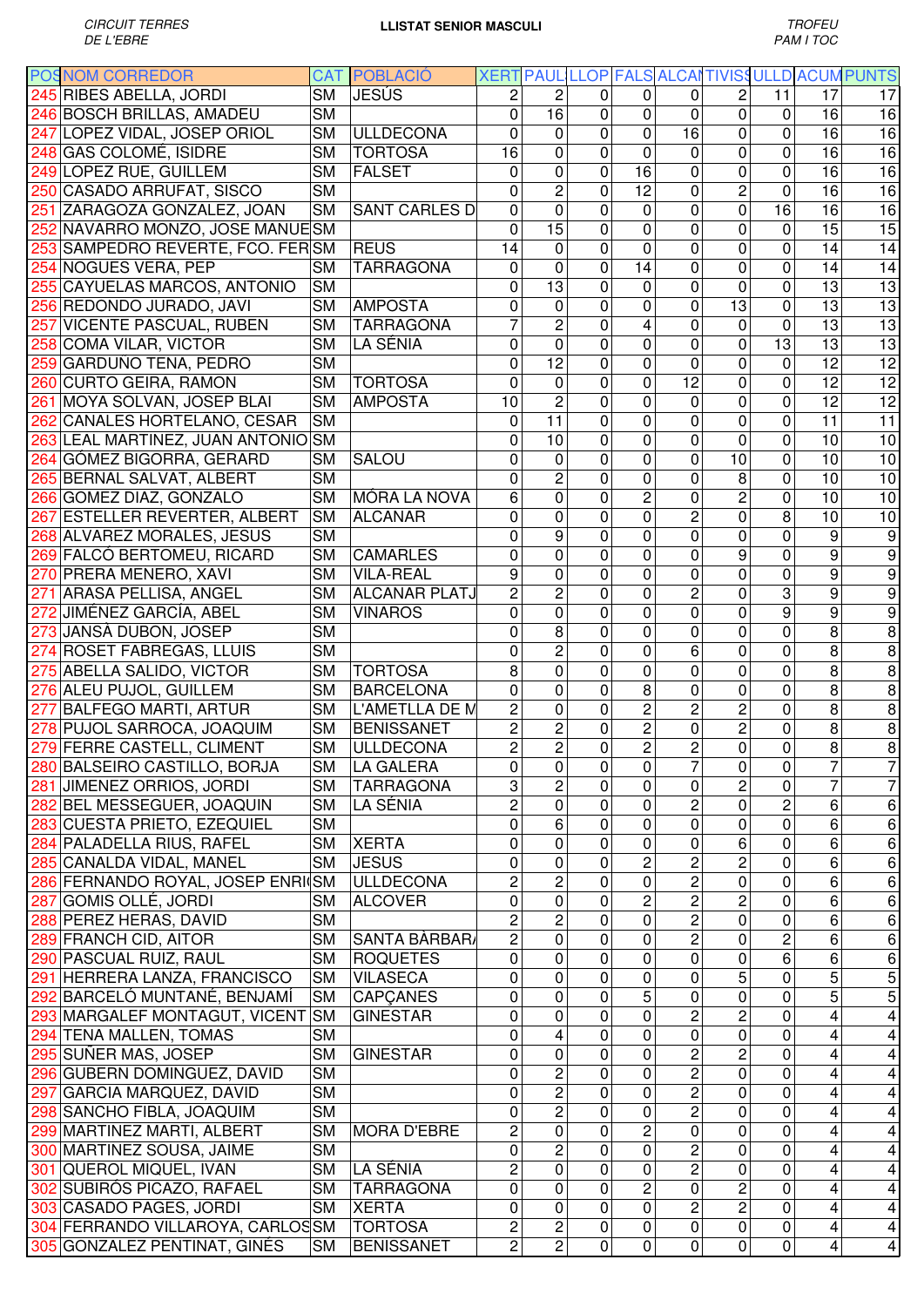| <b>POSNOM CORREDOR</b>                                  |           | <b>CAT POBLACIO</b> |                |                                           |                |                |                |                     |                              |                                  | XERT PAUL LLOP FALS ALCAI TIVISS ULLD ACUM PUNTS |
|---------------------------------------------------------|-----------|---------------------|----------------|-------------------------------------------|----------------|----------------|----------------|---------------------|------------------------------|----------------------------------|--------------------------------------------------|
| 306 POYATOS LÓPEZ, RAFAEL                               | <b>SM</b> | <b>TORTOSA</b>      | 2              | $\Omega$                                  | 0              | 0              | 2              | 0                   | 0                            | 4                                | $\overline{4}$                                   |
| 307 CASANOVA PALLEJÀ, XAVIER                            | <b>SM</b> | <b>AMPOSTA</b>      | $\overline{c}$ | $\overline{c}$                            | 0              | 0              | 0              | 0                   | 0                            | 4                                | $\overline{\mathbf{4}}$                          |
| 308 ALEMANY MARTINEZ, JORDI                             | <b>SM</b> | <b>TARRAGONA</b>    | $\overline{c}$ | $\overline{c}$                            | 0              | $\mathbf 0$    | $\mathbf 0$    | 0                   | 0                            | 4                                | $\overline{4}$                                   |
| 309 MARQUÈS ARIÑO, JORDI                                | <b>SM</b> |                     | 0              | $\overline{2}$                            | 0              | 0              | 0              | $\overline{c}$      | 0                            | 4                                | $\overline{\mathbf{4}}$                          |
| 310 MORA MONTIEL, FRANCISCO                             | <b>SM</b> | <b>TORREFORTA</b>   | $\mathbf 0$    | 0                                         | 0              | $\overline{c}$ | 0              | $\overline{c}$      | 0                            | 4                                | $\overline{4}$                                   |
| 311 ESTEVE OBIOL, ASBEL                                 | <b>SM</b> | <b>AMPOSTA</b>      | $\mathbf 0$    | 0                                         | 0              | $\overline{2}$ | $\mathbf 0$    | $\overline{c}$      | 0                            | 4                                | $\overline{4}$                                   |
| 312 MOLINER BERNAL, VICENTE                             | <b>SM</b> |                     | $\mathbf 0$    | $\overline{c}$                            | 0              | $\mathbf 0$    | $\overline{c}$ | 0                   | 0                            | 4                                | $\overline{4}$                                   |
| 313 BENET BORRAZ, XAVIER                                | <b>SM</b> | FLIX                | $\mathbf 0$    | $\mathbf 0$                               | 0              | $\overline{c}$ | $\mathbf 0$    | $\overline{c}$      | 0                            | 4                                | $\overline{\mathbf{4}}$                          |
| 314 BELMONTE ZAMORA, RICARD                             | <b>SM</b> | <b>TARRAGONA</b>    | $\overline{c}$ | 0                                         | 0              | $\mathbf 0$    | $\mathbf 0$    | $\overline{c}$      | 0                            | 4                                | $\overline{4}$                                   |
| 315 COCHS GASOL, JOSEP                                  | <b>SM</b> | <b>REUS</b>         | $\overline{c}$ | $\mathbf 0$                               | 0              | $\mathbf 0$    | $\mathbf 0$    | $\overline{2}$      | 0                            | $\overline{4}$                   | $\overline{4}$                                   |
| 316 GUTIERREZ MARTINEZ, JUAN                            | <b>SM</b> | <b>ULLDECONA</b>    | 0              | 0                                         | 0              | $\overline{c}$ | $\overline{c}$ | 0                   | 0                            | 4                                | $\overline{\mathbf{4}}$                          |
| 317 LLORENTE HORNILLOS, ISIDOROSM                       |           |                     | 0              | 3                                         | 0              | 0              | 0              | 0                   | 0                            | 3                                | 3                                                |
| 318 SANCHEZ RAMIRO, MIGUEL                              | <b>SM</b> | <b>CAMBRILS</b>     | 0              | 0                                         | 0              | $\overline{3}$ | 0              | 0                   | 0                            | 3                                | 3                                                |
| 319 MACIAS GOMEZ, PEDRO                                 | <b>SM</b> | <b>VINAROS</b>      | 0              | 0                                         | 0              | 0              | $\overline{c}$ | 0                   | 0                            | $\overline{2}$                   | $\overline{2}$                                   |
| 320 MARCO JUEZ, MANEL                                   | <b>SM</b> | <b>TARRAGONA</b>    | $\mathbf 0$    | 0                                         | 0              | $\overline{c}$ | $\mathbf 0$    | 0                   | 0                            | $\overline{c}$                   | $\overline{c}$                                   |
| 321 CASAS FORTUNY, MARC                                 | <b>SM</b> | <b>TARRAGONA</b>    | $\mathbf 0$    | 0                                         | 0              | 0              | $\mathbf 0$    | $\overline{c}$      | 0                            | $\overline{c}$                   | $\overline{c}$                                   |
| 322 BARRIACH GAYA, JAUME                                | <b>SM</b> | <b>TARRAGONA</b>    | 0              | 0                                         | 0              | $\mathbf 0$    | 0              | $\overline{2}$      | 0                            | $\overline{2}$                   | $\overline{c}$                                   |
| 323 AGUSTIN JOSE, RAMON J.                              | <b>SM</b> | <b>ALCANAR</b>      | $\mathbf 0$    | 0                                         | 0              | $\mathbf 0$    | $\overline{c}$ | 0                   | 0                            | $\overline{2}$                   | $\overline{c}$                                   |
| 324 MARTINEZ RUBIO, RAUL                                | <b>SM</b> |                     | 0              | $\overline{c}$                            | 0              | $\mathbf 0$    | $\mathbf 0$    | 0                   | 0                            | $\overline{2}$                   | $\overline{c}$                                   |
| 325 GUTIERREZ ESCOBAR, MANUEL SM                        |           |                     | 0              | 2                                         | 0              | 0              | 0              | 0                   | 0                            | $\overline{c}$                   | $\overline{c}$                                   |
| 326 CALVET VILÀ, JOSE MARIA                             | <b>SM</b> |                     | 0              | $\overline{c}$                            | 0              | 0              | $\mathbf 0$    | 0                   | 0                            | $\overline{2}$                   | $\overline{c}$                                   |
| 327 TENA MALLEN, JUAN RAMON                             | <b>SM</b> |                     | 0              | $\overline{c}$                            | 0              | 0              | $\mathbf 0$    | 0                   | 0                            | $\overline{2}$                   | $\overline{2}$                                   |
| 328 JIMENEZ MERINO, DAVID                               | <b>SM</b> |                     | 0              | $\overline{c}$                            | 0              | 0              | $\mathbf 0$    | 0                   | 0                            | $\overline{2}$                   | $\overline{2}$                                   |
| 329 MONTES NAVARRO, MIQUEL                              | <b>SM</b> |                     | 0              | $\overline{2}$                            | 0              | 0              | $\mathbf 0$    | 0                   | 0                            | $\overline{2}$                   | $\overline{2}$                                   |
| 330 CASTELLANO FERNANDEZ, SAN1SM                        |           |                     | 0              | $\overline{c}$                            | 0              | 0              | $\mathbf 0$    | 0                   | 0                            | $\overline{c}$                   | $\overline{2}$                                   |
| 331 PLA BAS, VICENT                                     | <b>SM</b> |                     | 0              | $\overline{c}$                            | 0              | 0              | $\mathbf 0$    | $\mathbf 0$         | 0                            | $\overline{2}$                   | $\overline{2}$                                   |
| 332 GIMENEZ MARTINEZ, MIQUEL                            | <b>SM</b> |                     | 0              | 2                                         | 0              | 0              | $\mathbf 0$    | 0                   | 0                            | $\overline{2}$                   | $\overline{2}$                                   |
| 333 SANCHIS KILDERS, PABLO                              | <b>SM</b> |                     | 0              | $\overline{c}$                            | 0              | $\mathbf 0$    | 0              | 0                   | 0                            | $\overline{c}$                   | $\overline{2}$                                   |
| 334 JUAN PIQUER, DARIO                                  | <b>SM</b> |                     | 0              | 2                                         | 0              | 0              | 0              | 0                   | 0                            | $\overline{c}$                   | $\overline{2}$                                   |
| 335 CAMARENA MORENO, DOMINGO SM                         |           |                     | 0              | 2                                         | 0              | 0              | 0              | 0                   | 0                            | $\overline{2}$                   | $\overline{c}$                                   |
| 336 PARRA SEGU, DAVID                                   | SΜ        |                     | 0              | $\overline{c}$                            | 0              | 0              | $\Omega$       | 0                   | 0                            | $\overline{2}$                   | $\overline{c}$                                   |
| 337 MARTI HARO, JORDI                                   | <b>SM</b> |                     | 0              | $\overline{c}$                            | 0              | 0              | $\mathbf 0$    | 0                   | 0                            | $\overline{c}$                   | $\overline{c}$                                   |
| 338 RAMIA GUILLEN, DANIEL                               | <b>SM</b> |                     | 0              | $\overline{c}$                            | 0              | 0              | 0              | 0                   | 0                            | $\overline{c}$                   | $\overline{c}$                                   |
| 339 VALLADOLID RODRIGUEZ, JOSE SM                       |           |                     | 0              | $\overline{c}$                            | 0              | 0              | 0              | 0                   | 0                            | $\overline{c}$                   | $\overline{c}$                                   |
| 340 MONTRAGULL LLENAS, JOSEP MSM                        | <b>SM</b> |                     | 0              | 2                                         | 0              | 0<br>$\pmb{0}$ | 0<br>$\pmb{0}$ | 0<br>$\overline{0}$ | 0<br>$\overline{\mathbf{o}}$ | $\overline{c}$                   | $\overline{c}$<br>$\overline{c}$                 |
| 341 VALLADARES GOMEZ, JESUS<br>342 PUJOL FERRER, JERONI | <b>SM</b> |                     | 0<br>0         | $\overline{\mathbf{c}}$<br>$\overline{c}$ | $\pmb{0}$<br>0 | 0              | 0              | $\mathbf 0$         | $\mathbf 0$                  | $\overline{c}$<br>$\overline{c}$ | $\overline{c}$                                   |
| 343 PORCAR BLANCH, CARLOS                               | <b>SM</b> |                     | 0              | $\overline{2}$                            | 0              | 0              | 0              | 0                   | 0                            | $\overline{c}$                   | $\overline{c}$                                   |
| 344 SALES FERRE, ENRIC                                  | <b>SM</b> | <b>LA GALERA</b>    | $\mathbf 0$    | 0                                         | 0              | 0              | $\overline{c}$ | 0                   | 0                            | $\overline{c}$                   | $\overline{c}$                                   |
| 345 RIERA EXPOSITO, MARC                                | <b>SM</b> |                     | $\mathbf 0$    | 2                                         | 0              | 0              | $\mathbf 0$    | 0                   | 0                            | $\overline{c}$                   | $\overline{c}$                                   |
| 346 ARAGONCILLO OSUNA, DAVID                            | <b>SM</b> |                     | 0              | $\overline{c}$                            | 0              | 0              | $\mathbf 0$    | 0                   | 0                            | $\overline{c}$                   | $\overline{c}$                                   |
| 347 SAGUE MARTINEZ, RAUL                                | <b>SM</b> |                     | 0              | $\overline{c}$                            | 0              | 0              | $\mathbf 0$    | 0                   | 0                            | $\overline{2}$                   | $\overline{c}$                                   |
| 348 POVILL BENAIGES, PAU                                | <b>SM</b> |                     | 0              | $\overline{c}$                            | 0              | 0              | 0              | 0                   | 0                            | $\overline{2}$                   | $\overline{2}$                                   |
| 349 BORRÀS CUEVAS, KIKE                                 | <b>SM</b> | LLEIDA              | 0              | 0                                         | 0              | 0              | 0              | $\overline{c}$      | 0                            | $\overline{c}$                   | $\overline{c}$                                   |
| 350 ANTONIO REVERTE, JAVI                               | <b>SM</b> | <b>ALCANAR</b>      | 0              | 0                                         | 0              | 0              | $\overline{c}$ | 0                   | 0                            | $\overline{c}$                   | $\overline{c}$                                   |
| 351 SORIANO CONTRERAS, JOSE JO SM                       |           |                     | 0              | 2                                         | 0              | 0              | 0              | 0                   | 0                            | $\overline{c}$                   | $\overline{c}$                                   |
| 352 SALVA RODRIGUEZ, JOSE FRANCSM                       |           |                     | 0              | $\overline{c}$                            | 0              | 0              | 0              | 0                   | 0                            | $\overline{2}$                   | $\overline{c}$                                   |
| 353 VILÀ RAMIREZ, DANI                                  | <b>SM</b> | <b>VULPELLAC</b>    | 0              | 0                                         | 0              | 0              | 0              | 2                   | 0                            | $\overline{2}$                   | $\overline{c}$                                   |
| 354 MONFORTE BEL, ALBERT                                | <b>SM</b> | <b>ALCANAR</b>      | 0              | 0                                         | 0              | 0              | 2              | 0                   | 0                            | $\overline{c}$                   | $\overline{c}$                                   |
| 355 RABAL PARDO, OSCAR                                  | <b>SM</b> |                     | $\mathbf 0$    | $\overline{c}$                            | 0              | 0              | 0              | 0                   | 0                            | $\overline{2}$                   | $\overline{c}$                                   |
| 356 CASAS MATAS, ARNAU                                  | <b>SM</b> | <b>AIGUAFREDA</b>   | 0              | 0                                         | 0              | 0              | 0              | $\overline{c}$      | 0                            | $\overline{c}$                   | $\overline{c}$                                   |
| 357 PARES ROCA, JOAN                                    | <b>SM</b> |                     | $\mathbf 0$    | $\overline{2}$                            | 0              | 0              | 0              | 0                   | 0                            | $\overline{c}$                   | $\overline{c}$                                   |
| 358 TORTAJADA MARTINEZ, JUAN RASM                       |           | <b>TORREDEMBARI</b> | 0              | 0                                         | 0              | 0              | $\overline{c}$ | 0                   | 0                            | $\overline{c}$                   | $\overline{c}$                                   |
| 359 REDONDO RUBERT, OSVALDO                             | <b>SM</b> |                     | 0              | $\overline{c}$                            | 0              | 0              | $\mathbf 0$    | 0                   | 0                            | $\overline{2}$                   | $\overline{c}$                                   |
| 360 SAVALL PUJOL, MARC                                  | <b>SM</b> | LA SELVA DEL C      | $\mathbf 0$    | 0                                         | 0              | 0              | $\mathbf 0$    | $\overline{2}$      | $\mathbf 0$                  | $\overline{2}$                   | $\overline{2}$                                   |
| 361 FORNOS VILLARROSO, ANTONICSM                        |           | <b>ULLDECONA</b>    | 0              | 0                                         | 0              | 0              | $\overline{2}$ | 0                   | 0                            | $\overline{2}$                   | $\overline{2}$                                   |
| 362 FIBLA BORT, JOAN                                    | SΜ        | <b>ALCANAR</b>      | 0              | 0                                         | 0              | 0              | $\overline{2}$ | 0                   | 0                            | $\overline{2}$                   | $\overline{2}$                                   |
| 363 BATILDA GIMENO, JORDI                               | <b>SM</b> |                     | $\mathbf 0$    | $\overline{c}$                            | 0              | 0              | $\mathbf 0$    | 0                   | 0                            | $\overline{2}$                   | $\overline{c}$                                   |
| 364 RAMÓN MARTÍ, HERIBERT                               | <b>SM</b> | SARROCA DE LL       | 0              | $\mathbf 0$                               | 0              | 0              | $\mathbf 0$    | $\overline{c}$      | 0                            | $\overline{2}$                   | $\overline{c}$                                   |
| 365 ESTEPA RIBALTA, CARLOS                              | <b>SM</b> | SARROCA DE LL       | $\mathbf 0$    | 0                                         | 0              | 0              | 0              | $\overline{2}$      | $\mathbf 0$                  | $\overline{2}$                   | $\overline{c}$                                   |
| 366 COLOM FUMANAL, CARLES                               | <b>SM</b> |                     | $\mathbf 0$    | $\overline{c}$                            | 0              | 0              | $\mathbf 0$    | 0                   | 0                            | $\overline{2}$                   | $\overline{2}$                                   |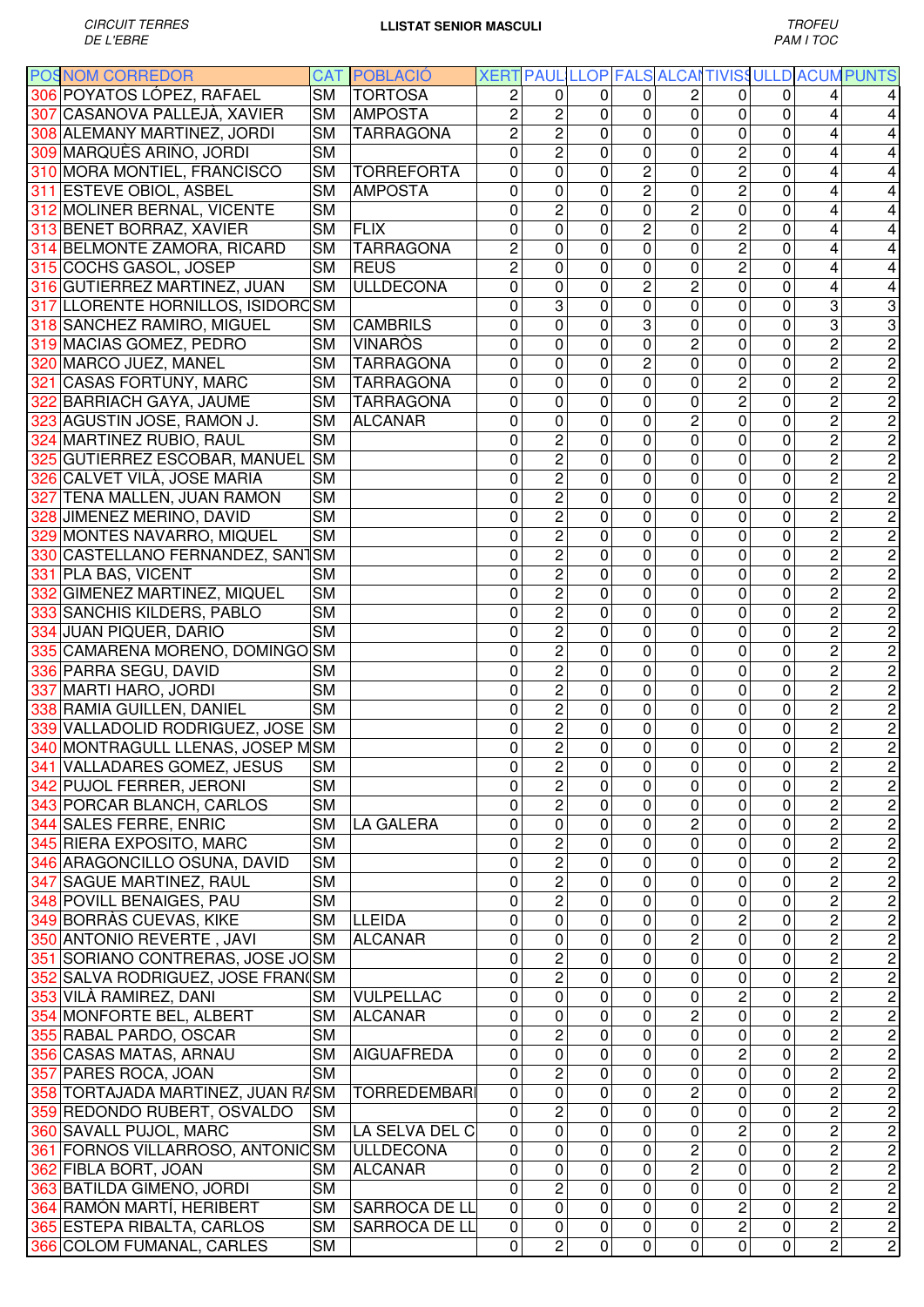| <b>POSNOM CORREDOR</b>            |           | <b>CAT POBLACIO</b>  |                |                |                |                |                |                         |           |                         | XERT PAUL LLOP FALS ALCAITIVISS ULLD ACUM PUNTS |
|-----------------------------------|-----------|----------------------|----------------|----------------|----------------|----------------|----------------|-------------------------|-----------|-------------------------|-------------------------------------------------|
| 367 SANCHO SANCHO, JOAN           | <b>SM</b> | <b>ALCANAR</b>       | 0              | $\Omega$       | $\Omega$       | 0              | 2              | 0                       | 0         | 2                       | $\overline{c}$                                  |
| 368 REIG ROMÁN, ALFONSO           | <b>SM</b> | FALSET               | 0              | 0              | 0              | $\overline{c}$ | $\mathbf 0$    | 0                       | 0         | $\overline{c}$          | $\sqrt{2}$                                      |
| 369 QUERALT QUERALT, OSCAR        | <b>SM</b> | <b>VINARÒS</b>       | $\mathbf 0$    | 0              | 0              | 0              | $\overline{c}$ | 0                       | 0         | $\overline{c}$          | 2                                               |
| 370 SABATE FORNER, JOAN           | <b>SM</b> |                      | $\overline{2}$ | 0              | 0              | 0              | 0              | 0                       | 0         | $\overline{c}$          | 2                                               |
| 371 MILLAN MARCO, SALVADOR        | <b>SM</b> | <b>CASTELLDEFELS</b> | 0              | 0              | 0              | 2              | $\Omega$       | 0                       | 0         | $\overline{2}$          | 2                                               |
| 372 ODENA TORRENT, XAVIER         | <b>SM</b> | <b>BARCELONA</b>     | 0              | 0              | 0              | 0              | $\mathbf{0}$   | 2                       | 0         | $\overline{c}$          | 2                                               |
| 373 PEDROL VILCHES, ALEJANDRO     | <b>SM</b> | <b>TARRAGONA</b>     | $\overline{c}$ | 0              | 0              | 0              | $\Omega$       | 0                       | 0         | $\overline{c}$          | $\overline{\mathbf{c}}$                         |
| 374 PLANA VIRGILI, XAVIER         |           | <b>REUS</b>          | $\mathbf 0$    | 0              | 0              | $\overline{c}$ |                |                         |           | $\overline{c}$          |                                                 |
|                                   | <b>SM</b> |                      |                |                |                |                | 0              | 0                       | 0         |                         | $\overline{\mathbf{c}}$                         |
| 375 RECASENS PLASSA, JORDI        | <b>SM</b> | <b>ALTAFULLA</b>     | $\mathbf 0$    | 0              | $\overline{0}$ | 0              | $\mathbf 0$    | $\overline{c}$          | 0         | $\overline{2}$          | $\overline{\mathbf{c}}$                         |
| 376 MULET MONFORT, MIGUEL         | <b>SM</b> |                      | $\mathbf{0}$   | $\overline{c}$ | 0              | 0              | 0              | 0                       | 0         | $\overline{2}$          | $\overline{2}$                                  |
| 377 BELTRAN REVERTER, JOSEP       | <b>SM</b> | <b>ALCANAR</b>       | $\mathbf 0$    | 0              | 0              | 0              | $\overline{c}$ | 0                       | 0         | $\overline{2}$          | $\overline{2}$                                  |
| 378 PEREZ ALCOBE, JOSEP           | <b>SM</b> | LA RIERA DE GA       | 0              | 0              | 0              | 0              | 0              | $\overline{c}$          | 0         | $\overline{c}$          | $\overline{\mathbf{c}}$                         |
| 379 PI COLL, ARMAND               | <b>SM</b> | FALSET               | 0              | 0              | 0              | $\overline{c}$ | 0              | 0                       | 0         | $\overline{2}$          | $\overline{2}$                                  |
| 380 FERRE ROIG, FELIU             | <b>SM</b> | <b>ULLDECONA</b>     | 0              | 0              | 0              | 0              | $\overline{c}$ | 0                       | 0         | $\overline{2}$          | 2                                               |
| 381 FORTUNY SENDRÓS, CARLOS       | <b>SM</b> | <b>CAMBRILS</b>      | $\mathbf 0$    | 0              | 0              | $\overline{2}$ | $\Omega$       | 0                       | 0         | $\overline{2}$          | 2                                               |
| 382 MARTINEZ GARCIA, CRISTOBAL    | <b>SM</b> |                      | 0              | $\overline{c}$ | 0              | 0              | $\mathbf 0$    | 0                       | 0         | $\overline{c}$          | $\overline{\mathbf{c}}$                         |
| 384 CAMPANERO SALA, SAMUEL        | <b>SM</b> | <b>XERTA</b>         | $\mathbf 0$    | 0              | 0              | 0              | $\mathbf 0$    | $\overline{c}$          | 0         | $\overline{2}$          | 2                                               |
| 384 GOMEZ GOMEZ, JOSE PABLO       | <b>SM</b> |                      | $\mathbf 0$    | $\overline{c}$ | 0              | 0              | $\mathbf 0$    | 0                       | 0         | $\overline{2}$          | 2                                               |
| 385 FORNOS NIVERA, JONATAN        | <b>SM</b> | <b>AMPOSTA</b>       | $\overline{2}$ | 0              | 0              | 0              | 0              | 0                       | 0         | $\overline{c}$          | 2                                               |
| 386 BEA GONZALEZ, JOSÉ MARIA      | <b>SM</b> | <b>TARRAGONA</b>     | 0              | 0              | 0              | $\overline{c}$ | 0              | 0                       | 0         | $\overline{c}$          | $\overline{c}$                                  |
| 387 CALDUCH GARCIA, JUAN          | <b>SM</b> |                      | 0              | $\overline{c}$ | 0              | 0              | $\mathbf 0$    | 0                       | 0         | $\overline{2}$          | 2                                               |
|                                   |           |                      |                |                |                |                |                |                         |           |                         |                                                 |
| 388 ROJALS PENTINAT, JAUME        | <b>SM</b> | <b>TIVISSA</b>       | 0              | 0              | 0              | 0              | $\mathbf 0$    | 2                       | 0         | $\overline{2}$          | 2                                               |
| 389 ALFARO CUEVAS, RAUL           | <b>SM</b> |                      | 0              | $\overline{c}$ | 0              | 0              | 0              | 0                       | 0         | $\overline{2}$          | $\overline{c}$                                  |
| 390 BORDA ORTIZ, JORDI            | <b>SM</b> |                      | 0              | $\overline{2}$ | 0              | 0              | $\mathbf 0$    | 0                       | 0         | $\overline{2}$          | $\overline{2}$                                  |
| 391 GOMIS REVERTÉ, ROGER          | <b>SM</b> | LA MASÓ              | 0              | 0              | 0              | 0              | $\mathbf 0$    | $\overline{c}$          | 0         | $\overline{2}$          | $\overline{\mathbf{c}}$                         |
| 392 RICOMA MESTRES, JORDI         | <b>SM</b> | <b>TARRAGONA</b>     | 0              | 0              | 0              | $\overline{c}$ | 0              | 0                       | 0         | $\overline{2}$          | $\overline{\mathbf{c}}$                         |
| 393 ROQUET-JALMAR PÀMIES, JESÚSM  |           | <b>VALLS</b>         | $\mathbf{0}$   | 0              | 0              | 0              | $\mathbf 0$    | $\overline{c}$          | 0         | $\overline{2}$          | $\overline{2}$                                  |
| 394 BAIGET ROFES, MARC            | <b>SM</b> | LA SELVA DEL C       | 0              | 0              | 0              | $\overline{c}$ | 0              | 0                       | 0         | $\overline{2}$          | $\overline{2}$                                  |
| 395 MARTINEZ ISERTE, SERGIO       | <b>SM</b> |                      | 0              | 2              | 0              | 0              | 0              | 0                       | 0         | $\overline{c}$          | $\overline{\mathbf{c}}$                         |
| 396 FIBLA FERRER, ANDREU          | <b>SM</b> | <b>ALCANAR</b>       | 0              | 0              | 0              | 0              | $\overline{c}$ | 0                       | 0         | $\overline{2}$          | $\overline{\mathbf{c}}$                         |
| 397 ANDREU DIEGUEZ, CARLOS GUSSM  |           | <b>XERTA</b>         | $\overline{2}$ | 0              | 0              | 0              | $\mathbf 0$    | 0                       | 0         | $\overline{c}$          | $\overline{\mathbf{c}}$                         |
| 398 VERNET MAÑÉ, SERGI            | <b>SM</b> | <b>TARRAGONA</b>     | 0              | 0              | 0              | 2              | 0              | 0                       | 0         | $\overline{2}$          | $\overline{\mathbf{c}}$                         |
| 399 GARCIA SANZ, MIQUEL           | <b>SM</b> | SANT PERE DE F       | 0              | 0              | 0              | 0              | $\overline{c}$ | 0                       | 0         | $\overline{c}$          | 2                                               |
| 400 GARCIA FÈLIX, TONI            | <b>SM</b> |                      |                | $\overline{c}$ |                | 0              | $\mathbf 0$    |                         | 0         | $\overline{c}$          | $\overline{c}$                                  |
|                                   |           |                      | 0              |                | 0              |                |                | 0                       |           |                         |                                                 |
| 401 SANCHO, JOAQUIM               | <b>SM</b> | <b>ALCANAR</b>       | $\overline{c}$ | 0              | 0              | 0              | 0              | 0                       | 0         | 2                       | $\sqrt{2}$                                      |
| 402 COSP TRAFÍ, RICARD            |           | SM LA POBLA DE LIL   | $\pmb{0}$      | $\pmb{0}$      | $\overline{0}$ | 0              | $\overline{0}$ | $\overline{\mathbf{c}}$ | $\pmb{0}$ | $\overline{\mathbf{c}}$ | $\overline{2}$                                  |
| 403 SABIDO SALIDO, BERNARDINO     | <b>SM</b> | <b>TORTOSA</b>       | $\overline{2}$ | $\mathbf 0$    | 0              | 0              | 0              | 0                       | 0         | $\overline{c}$          | 2                                               |
| 404 MORRALLA BORT, PAU            | <b>SM</b> | <b>ALCANAR</b>       | 0              | 0              | $\mathsf 0$    | 0              | $\overline{c}$ | $\mathbf 0$             | 0         | $\overline{c}$          | 2                                               |
| 405 GASPARIN FERNANDEZ, JOAN AISM |           |                      | $\mathbf 0$    | $\overline{c}$ | $\mathsf 0$    | 0              | $\pmb{0}$      | $\pmb{0}$               | 0         | $\overline{c}$          | $\mathbf 2$                                     |
| 406 GRANELL NAVARRO, ALFREDO      | <b>SM</b> |                      | $\mathbf 0$    | $\overline{2}$ | $\mathbf 0$    | 0              | $\mathbf 0$    | $\pmb{0}$               | 0         | $\overline{c}$          | $\overline{\mathbf{c}}$                         |
| 407 ESTORACH FATSINI, ALBERT      | <b>SM</b> | <b>CAMPREDÓ</b>      | $\mathbf 0$    | 0              | $\mathbf 0$    | 0              | $\overline{c}$ | $\mathbf 0$             | 0         | $\overline{2}$          | $\overline{2}$                                  |
| 408 GONZALEZ LAMPURDANES, ISMASM  |           | <b>TARRAGONA</b>     | $\mathbf 0$    | 0              | $\mathbf 0$    | 0              | $\mathbf 0$    | $\overline{c}$          | 0         | $\overline{2}$          | $\overline{2}$                                  |
| 409 SANTOS FORT, ANGEL            | <b>SM</b> | <b>EL CATLLAR</b>    | 0              | 0              | $\mathbf 0$    | $\overline{2}$ | $\mathbf 0$    | $\pmb{0}$               | 0         | $\overline{2}$          | $\frac{2}{2}$                                   |
| 410 SUBIRATS COPOVI, ALEXIS       | <b>SM</b> | ALCANAR              | 0              | 0              | $\mathbf 0$    | 0              | $\overline{c}$ | 0                       | 0         | $\overline{2}$          |                                                 |
| 411 BOTA, ALEXANDRE               | <b>SM</b> | <b>BARCELONA</b>     | 0              | 0              | $\mathbf 0$    | 0              | 0              | $\overline{c}$          | 0         | $\overline{2}$          | $\overline{2}$                                  |
| 412 ADELL MORAGREGA, ENRIC        | <b>SM</b> |                      | 0              | 2              | $\mathbf 0$    | 0              | $\mathbf 0$    | 0                       | 0         | $\overline{2}$          | $\overline{2}$                                  |
| 413 ESTEVE ROYO, ANTONIO          | <b>SM</b> | <b>VINARÒS</b>       | 0              | 0              | 0              | 0              | $\overline{2}$ | 0                       | 0         | $\overline{c}$          | $\mathbf 2$                                     |
| 414 CARLES IBÁÑEZ, EDUARD         | <b>SM</b> |                      | $\mathbf 0$    | $\overline{c}$ | $\mathbf 0$    | 0              | $\mathbf 0$    | 0                       | 0         | $\overline{2}$          | 2                                               |
|                                   |           |                      |                | 0              |                | $\overline{2}$ |                |                         | 0         | $\overline{2}$          |                                                 |
| 415 MARTIN CUELLO, JORDI          | <b>SM</b> | EL PRAT DE LLO       | 0              |                | 0              |                | $\mathbf 0$    | 0                       |           |                         | 2                                               |
| 416 SANCHEZ AMOR, CARLOS          | <b>SM</b> |                      | $\mathbf 0$    | $\overline{2}$ | 0              | $\overline{0}$ | $\mathbf 0$    | 0                       | 0         | $\overline{2}$          | $\mathbf 2$                                     |
| 417 ESTRUEL JIMENEZ, DAVID        | <b>SM</b> | <b>GANDESA</b>       | $\overline{c}$ | 0              | 0              | 0              | $\mathbf 0$    | 0                       | 0         | $\overline{c}$          | 2                                               |
| 418 GUAITA SANJUAN, JUAN ALFONSSM |           |                      | 0              | $\overline{2}$ | 0              | 0              | $\mathbf 0$    | 0                       | 0         | $\overline{2}$          | $\overline{2}$                                  |
| 419 ANGUERA ARIN, JOAN CARLES     | <b>SM</b> | MÒRA LA NOVA         | 0              | 0              | 0              | 0              | $\mathbf 0$    | 2                       | 0         | $\overline{2}$          | $\overline{2}$                                  |
| 420 QUERALT RAMIREZ, BENJAMIN     | <b>SM</b> | <b>ULLDECONA</b>     | 0              | 0              | 0              | 0              | $\overline{c}$ | 0                       | 0         | $\overline{2}$          | $\overline{2}$                                  |
| 421 VALERO PINAZO, JOAQUIN        | <b>SM</b> |                      | $\pmb{0}$      | $\overline{2}$ | $\mathsf 0$    | 0              | $\mathbf 0$    | 0                       | 0         | $\overline{2}$          | $\overline{2}$                                  |
| 422 MARTIN CUELLO, MIGUEL ANGELSM |           | EL PRAT DE LLO       | 0              | 0              | $\mathsf 0$    | $\overline{2}$ | $\mathbf 0$    | $\mathbf 0$             | 0         | $\overline{2}$          | $\overline{2}$                                  |
| 423 GRAU SANZ, MAX                | <b>SM</b> | LA SÉNIA             | 0              | 0              | $\mathbf 0$    | 0              | $\overline{c}$ | $\pmb{0}$               | 0         | $\overline{2}$          | $\overline{2}$                                  |
| 424 BALLARIN GIMENEZ, ALEIX       | <b>SM</b> | <b>MONT-ROIG DEL</b> | 0              | 0              | $\mathbf 0$    | $\overline{c}$ | $\mathbf 0$    | $\mathbf 0$             | 0         | $\overline{2}$          | $\overline{2}$                                  |
| 425 FABREGAT HOMEDES, JORDI       | <b>SM</b> | <b>ULLDECONA</b>     | 0              | 0              | $\mathbf 0$    | 0              | $\overline{2}$ | $\mathbf 0$             | 0         | $\overline{2}$          | $\overline{2}$                                  |
| 426 RUIZ SANCHEZ, JOSE CARLOS     | <b>SM</b> |                      | 0              | 2              | 0              | 0              | $\pmb{0}$      | 0                       | 0         | $\overline{2}$          | $\sqrt{2}$                                      |
|                                   | <b>SM</b> | <b>SANT MATEU</b>    | $\mathbf 0$    | 0              | $\mathbf 0$    | 0              | $\overline{2}$ | 0                       | 0         | $\overline{2}$          | $\overline{2}$                                  |
| 427 RUEDA SOLA, REMY              |           |                      |                |                |                |                |                |                         |           |                         |                                                 |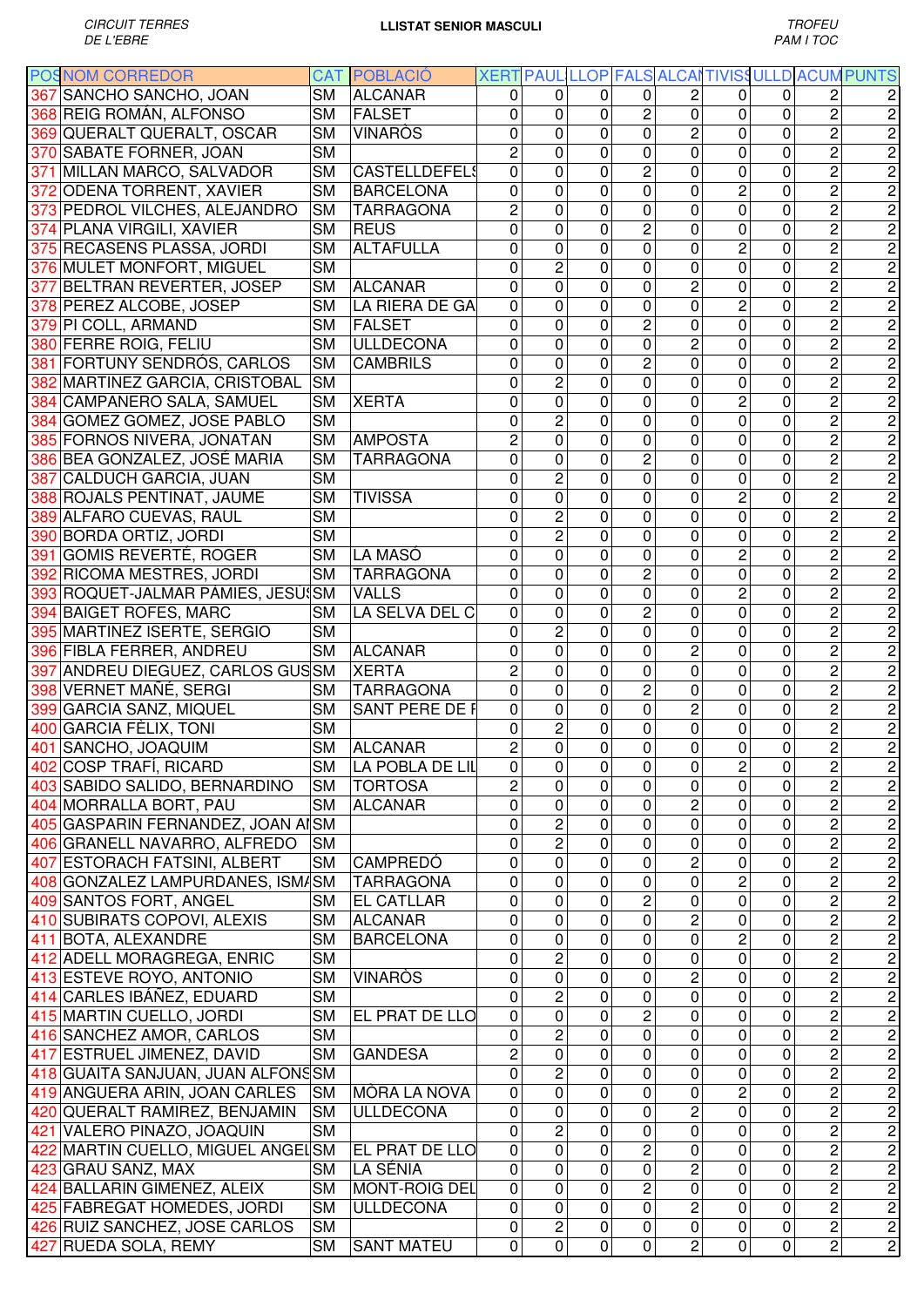| <b>POSNOM CORREDOR</b>                                |                        | <b>CAT POBLACIÓ</b>   |                |                |              |                |                  |                |                |                         | XERT PAUL LLOP FALS ALCAITIVISSULLD ACUM PUNTS |
|-------------------------------------------------------|------------------------|-----------------------|----------------|----------------|--------------|----------------|------------------|----------------|----------------|-------------------------|------------------------------------------------|
| 428 ROIG CASTELLTORT, FRANCESCSM                      |                        | <b>LA CANONJA</b>     | 0              | 0              | 0            | 0              | 0                | 2              | 0              | 2                       | 2                                              |
| 429 GIBERT SANCHEZ, MARC                              | <b>SM</b>              | <b>SANT QUIRZE DI</b> | 0              | 0              | 0            | $\overline{c}$ | 0                | 0              | 0              | $\overline{c}$          | $\overline{2}$                                 |
| 430 ROCHE ALBERO, NOE                                 | <b>SM</b>              |                       | 0              | $\overline{c}$ | 0            | $\mathbf 0$    | 0                | 0              | 0              | $\overline{2}$          | $\overline{2}$                                 |
| 431 GARRIDO SANCHEZ, XAVI                             | <b>SM</b>              | ANGLES                | $\overline{c}$ | 0              | 0            | $\mathbf 0$    | 0                | 0              | 0              | $\overline{c}$          | $\overline{c}$                                 |
| 432 BORRULL DANIT, DANIEL                             | <b>SM</b>              | EL PRAT DE LLO        | 0              | 0              | 0            | $\mathbf{0}$   | $\overline{c}$   | 0              | 0              | $\overline{2}$          | $\overline{2}$                                 |
| 433 ESTEVE OBIOL, JONATAN                             | <b>SM</b>              | <b>AMPOSTA</b>        | $\overline{c}$ | 0              | $\mathbf 0$  | $\mathbf 0$    | $\mathbf 0$      | 0              | 0              | $\overline{c}$          | $\overline{c}$                                 |
| 434 SANCHEZ MORA, FRANCISCO                           | <b>SM</b>              | <b>VILA-SECA</b>      | 0              | 0              | $\mathbf{0}$ | $\overline{c}$ | 0                | 0              | 0              | $\overline{2}$          | $\overline{2}$                                 |
| 435 BONILLA JULIÀ, JORDI                              | <b>SM</b>              |                       | 0              | $\overline{c}$ | 0            | $\overline{0}$ | 0                | 0              | 0              | $\overline{2}$          | $\overline{2}$                                 |
| 436 FORES AGUILO, JOAN                                | <b>SM</b>              | <b>TORTOSA</b>        | 0              | 0              | $\mathbf{0}$ | $\overline{c}$ | 0                | 0              | 0              | $\overline{2}$          | $\overline{2}$                                 |
| 437 ROCHE ALBERO, ADRIAN                              | <b>SM</b>              |                       | 0              | $\overline{c}$ | 0            | 0              | 0                | 0              | 0              | $\overline{c}$          | $\overline{c}$                                 |
| 438 ALBERT CASAS, DAVID                               | <b>SM</b>              | <b>MONT-ROIG DEL</b>  | 0              | 0              | 0            | $\Omega$       | 0                | $\overline{c}$ | 0              | $\overline{c}$          | $\overline{c}$                                 |
| 439 GONZALEZ PUJOL, DIDAC                             | <b>SM</b>              | <b>MIRAVET</b>        | 2              | 0              | 0            | $\Omega$       | 0                | 0              | 0              | $\overline{2}$          | $\overline{c}$                                 |
| 440 SEGADE QUINTELLA, JORDI                           | <b>SM</b>              | <b>VILADECANS</b>     | 0              | 0              | 0            | $\mathbf{0}$   | $\overline{c}$   | 0              | 0              | $\overline{2}$          | $\overline{c}$                                 |
| 441 MURIEL ALVAREZ, RICHAR                            | <b>SM</b>              |                       | 0              | $\overline{2}$ | 0            | $\mathbf{0}$   | 0                | 0              | 0              | $\overline{2}$          | $\overline{2}$                                 |
| 442 CORTES RIBAS, ROGER                               | <b>SM</b>              |                       | 0              | $\overline{c}$ | 0            | $\mathbf 0$    | 0                | 0              | 0              | $\overline{c}$          | $\overline{c}$                                 |
| 443 REVERTER SANCHO, JOAN                             | <b>SM</b>              | <b>ALCANAR</b>        | 0              | 0              | 0            | $\mathbf 0$    | $\overline{c}$   | 0              | 0              | $\overline{2}$          | $\overline{c}$                                 |
| 444 PRIETO DURÁN, DANIEL                              | <b>SM</b>              | <b>SANT CARLES D</b>  | $\overline{c}$ | 0              | 0            | $\mathbf 0$    | 0                | $\mathbf{0}$   | 0              | $\overline{2}$          | $\overline{c}$                                 |
| 445 BATISTA ALSINA, NESTOR                            | <b>SM</b>              |                       | 0              | $\overline{c}$ | $\mathbf 0$  | $\Omega$       | 0                | $\mathbf 0$    | 0              | 2                       | $\overline{c}$                                 |
| 446 CACHUTO APARICIO, JOSEP                           | <b>SM</b>              |                       | 0              | 2              | 0            | 0              | 0                | 0              | 0              | 2                       | $\overline{c}$                                 |
| 447 MENGUAL PIERA, IGNACIO                            | <b>SM</b>              |                       | 0              | $\overline{c}$ | 0            | 0              | 0                | 0              | 0              | $\overline{2}$          | $\overline{c}$                                 |
| 448 COLL BENAIGES, ROBERT                             | <b>SM</b>              | <b>FALSET</b>         | 0              | 0              | 0            | $\overline{c}$ | 0                | 0              | 0              | $\overline{2}$          | $\overline{2}$                                 |
| 449 TODA CALLAU, MARC                                 | <b>SM</b>              | <b>MONT-ROIG DEL</b>  | 0              | 0              | 0            | $\mathbf 0$    | 0                | $\overline{c}$ | 0              | $\overline{2}$          | $\overline{2}$                                 |
| 450 CARRERAS RULL, ALEX                               | <b>SM</b>              | <b>FALSET</b>         | 0              | 0              | 0            | $\overline{c}$ | 0                | 0              | 0              | $\overline{2}$          | $\overline{2}$                                 |
| 451 SANS JOVE, ALBERT                                 | <b>SM</b>              |                       | 0              | $\overline{c}$ | 0            | $\mathbf 0$    | 0                | 0              | 0              | $\overline{2}$          | $\overline{2}$                                 |
| 452 GONZALEZ CEPILLO, EDUARDO SM                      |                        | <b>EL MORELL</b>      | 0              | 0              | 0            | $\overline{c}$ | 0                | 0              | 0              | $\overline{2}$          | $\overline{c}$                                 |
| 453 RICA PASCUAL, XAVIER                              | <b>SM</b>              | <b>VILANOVA DEL O</b> | 0              | 0              | 0            | $\mathbf 0$    | $\overline{c}$   | $\mathbf 0$    | 0              | $\overline{2}$          | $\overline{2}$                                 |
| 454 BOSCH MARTORELL, XAVI                             | SΜ                     | <b>AMPOSTA</b>        | 0              | 0              | 0            | 0              | 0                | $\overline{c}$ | 0              | $\overline{c}$          | $\overline{2}$                                 |
| 455 ITARTE VALLS, DANI                                | <b>SM</b>              |                       | 0              | 2              | 0            | 0              | 0                | 0              | 0              | $\overline{c}$          | $\overline{c}$                                 |
| 456 AROS GARCIA, JORDI                                | <b>SM</b>              | <b>TARRAGONA</b>      | 2              | 0              | 0            | 0              | 0                | 0              | 0              | $\overline{c}$          | $\overline{c}$                                 |
| 457 MILLAN JORDAN, DAVID                              | <b>SM</b>              | <b>ALCANAR</b>        | 2              | 0              | 0            | $\mathbf{0}$   | 0                | 0              | 0              | 2                       | $\overline{c}$                                 |
| 458 FIBLA ROMERO, DAVID                               | <b>SM</b>              |                       | 0              | $\overline{c}$ | 0            | $\mathbf{0}$   | 0                | 0              | 0              | 2                       | $\overline{c}$                                 |
| 459 AGUILA VALLS, ALBERT                              | <b>SM</b>              | <b>PERAFORT</b>       | 0              | 0              | 0            | $\mathbf 0$    | 0                | 2              | 0              | $\overline{c}$          | $\overline{c}$                                 |
| 460 PASCUAL GRANOLLES, IGNASI                         | <b>SM</b>              | VILANOVA I LA G       | 0              | 0              | 0            | $\overline{c}$ | 0                | 0              | 0              | $\overline{2}$          | $\overline{c}$                                 |
| 461 MARTI GUARDIA, MARC                               | <b>SM</b>              |                       | 0              | $\overline{c}$ | 0            | 0              | 0                | 0              | 0              | $\overline{c}$          | $\overline{c}$                                 |
| 462 SOLER BOU, ROGER                                  | <b>SM</b>              |                       | 0              | 2              | 0            | 0              | 0                | 0              | 0              | $\mathbf 2$             | $\overline{c}$                                 |
| 463 MONROY FLORENCIANO, JOAN SM TARRAGONA             |                        |                       | 0              | $\pmb{0}$      | $\pmb{0}$    | $\pmb{0}$      | 2                | $\overline{0}$ | $\overline{0}$ | $\mathbf{2}$            | $\overline{2}$                                 |
| 464 ALMELLONES, YVES F.                               | <b>SM</b>              |                       | 0              | $\overline{c}$ | $\mathbf 0$  | 0              | 0                | $\mathbf 0$    | $\mathbf 0$    | $\overline{2}$          | $\overline{c}$                                 |
| 465 AURÉ CALVET, JESÚS                                | <b>SM</b>              | <b>AMPOSTA</b>        | 0              | 0              | $\pmb{0}$    | $\mathbf 0$    | $\mathbf 0$      | $\overline{2}$ | 0              | $\overline{2}$          | $\overline{c}$                                 |
| 466 MATEU PERALTA, JORDI                              | <b>SM</b>              | VINARÒS               | 0              | 0              | $\mathbf 0$  | 0              | $\overline{c}$   | $\pmb{0}$      | 0              | $\overline{c}$          | $\overline{c}$                                 |
| 467 VILA VIVES, JOAN                                  | <b>SM</b>              | <b>CASTELLVELL D</b>  | 0              | 0              | $\mathbf 0$  | $\mathbf 0$    | $\pmb{0}$        | 2              | 0              | $\overline{2}$          | $\overline{c}$                                 |
| 468 ARMELA MEMBRADO, RAMON ANSM                       |                        | <b>VINARÒS</b>        | 0              | 0              | $\mathbf 0$  | $\mathbf 0$    | $\overline{c}$   | $\mathbf 0$    | 0              | $\overline{2}$          | $\overline{c}$                                 |
| 469 OBIOL REVERTER, FRANCESC                          | <b>SM</b>              | ALCANAR               | 2              | 0              | 0            | $\mathbf 0$    | 0                | $\pmb{0}$      | 0              | $\overline{2}$          | $\overline{c}$                                 |
| 470 GASCON HERNANDEZ, DIEGO                           | <b>SM</b>              | <b>ROQUETES</b>       | 0              | 0              | $\mathbf 0$  | $\mathbf 0$    | $\overline{c}$   | $\pmb{0}$      | 0              | $\overline{c}$          | $\overline{c}$                                 |
| 471 CORUNYA TORRES, CRISTIAN                          | <b>SM</b>              |                       | 0              | $\overline{c}$ | 0            | $\mathbf 0$    | 0                | 0              | 0              | $\overline{c}$          | $\overline{c}$                                 |
| 472 CASANOVA TOMAS, CRISTOBAL                         | <b>SM</b>              | <b>ALCANAR</b>        | 0              | 0              | 0            | $\mathbf 0$    | $\overline{c}$   | 0              | 0              | $\overline{2}$          | $\overline{c}$                                 |
| 473 LAFARGA ICART, XAVI                               | <b>SM</b>              | <b>XERTA</b>          | $\overline{c}$ | 0              | 0            | $\mathbf 0$    | 0                | 0              | 0              | $\overline{2}$          | $\overline{c}$                                 |
| 474 TENA ARMENGOL, LLUIS                              | <b>SM</b>              | <b>ULLDECONA</b>      | 0              | 0              | 0            | $\mathbf 0$    | $\overline{c}$   | 0              | 0              | $\overline{c}$          | $\overline{c}$                                 |
| 475 PÉREZ BRAVO, KICO                                 | <b>SM</b>              | <b>TARRAGONA</b>      | 0              | 0              | 0            | $\mathbf 0$    | 0                | 2              | 0              | $\overline{c}$          | $\overline{c}$                                 |
| 476 PLA MATAMOROS, JOAN CARLESSM                      |                        | <b>ALCANAR</b>        | 0              | 0              | 0            | $\mathbf 0$    | $\overline{c}$   | 0              | 0              | $\overline{2}$          | $\overline{c}$                                 |
| 477 OROZCO LOPEZ, LUIS VIDAL                          | <b>SM</b>              | <b>TARRAGONA</b>      | 0              | 0              | 0            | $\mathbf 0$    | 0                | 2              | 0              | $\overline{c}$          | $\overline{c}$                                 |
| 478 ARGUDO PERIS, FRANCISCO                           | <b>SM</b>              |                       | 0              | $\overline{c}$ | 0            | $\mathbf 0$    | 0                | 0              | 0              | $\overline{c}$          | $\overline{c}$                                 |
| 479 PARDO VILLALOBOS, TONI                            | <b>SM</b>              | SANT CARLES D         | 2              | 0              | 0            | $\mathbf 0$    | 0                | $\mathbf 0$    | 0              | $\overline{c}$          | $\overline{c}$                                 |
|                                                       | <b>SM</b>              |                       |                | $\overline{c}$ | $\mathbf 0$  | $\mathbf 0$    |                  | $\mathbf 0$    |                | $\overline{c}$          | $\overline{c}$                                 |
| 480 VIRGILI VIDAL, MIQUEL<br>481 ASENJO BLADÉ, MANUEL | <b>SM</b>              | <b>TIVISSA</b>        | 0<br>0         | 0              | $\mathbf 0$  | $\mathbf 0$    | 0<br>$\mathbf 0$ | $\overline{c}$ | 0<br>0         | $\overline{2}$          | $\overline{c}$                                 |
| 482 MONTE HERNANDEZ, HECTOR                           | <b>SM</b>              |                       | 0              | $\overline{c}$ | $\pmb{0}$    | $\mathbf 0$    | 0                | $\overline{0}$ | 0              | $\overline{2}$          | $\overline{c}$                                 |
|                                                       |                        |                       | 0              | 0              | $\mathbf 0$  | $\overline{2}$ | $\pmb{0}$        | $\pmb{0}$      | 0              | $\overline{2}$          | $\overline{2}$                                 |
| 483 GRACIA BONET, CARLOS                              | <b>SM</b><br><b>SM</b> | <b>XERTA</b>          |                | $\overline{2}$ | 0            | $\overline{0}$ | $\pmb{0}$        | $\mathbf 0$    | 0              | $\overline{2}$          | $\overline{2}$                                 |
| 484 MORENO PEREZ, XAVI                                |                        |                       | 0              | 0              | 0            | $\overline{2}$ | $\pmb{0}$        | $\mathbf 0$    | 0              | $\overline{2}$          | $\overline{c}$                                 |
| 485 ALENTORN ROYO, MARC                               | <b>SM</b>              | <b>VILELLA BAIXA</b>  | 0              |                | $\mathbf 0$  | $\mathbf 0$    |                  | $\mathbf 0$    | 0              | $\overline{2}$          |                                                |
| 486 GÜECHE LLAMBRICH, JOAQUIM                         | <b>SM</b>              | L'AMETLLA DE M        | 2              | 0              |              |                | 0                |                |                |                         | $\overline{c}$                                 |
| 487 FERRERES SEBASTIA, JOAN BAPSM                     |                        | <b>TORTOSA</b>        | 0              | 2              | 0            | 0              | 0                | $\pmb{0}$      | 0              | $\overline{\mathbf{c}}$ | $\overline{c}$                                 |
| 488 FABREGAT ADELL, XAVIER                            | <b>SM</b>              | <b>ALCANAR</b>        | $\mathbf 0$    | 0              | 0            | $\mathbf 0$    | $\overline{c}$   | $\mathbf 0$    | 0              | $\overline{2}$          | $\overline{c}$                                 |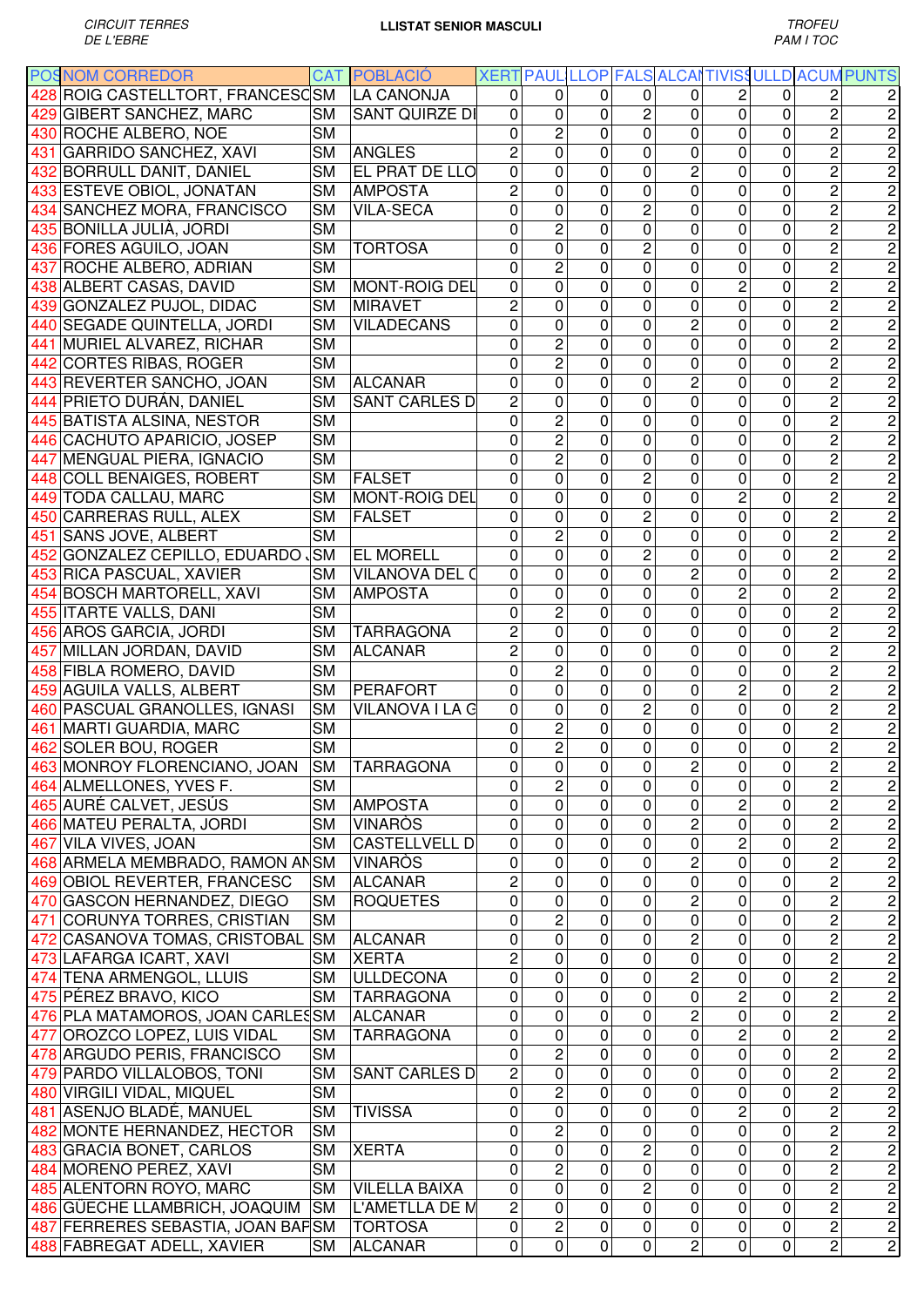| <b>POSNOM CORREDOR</b>             |           | <b>CAT POBLACIO</b>   |                |                         |              |                         |                |                |                |                         | XERT PAUL LLOP FALS ALCAITIVISS ULLD ACUM PUNTS |
|------------------------------------|-----------|-----------------------|----------------|-------------------------|--------------|-------------------------|----------------|----------------|----------------|-------------------------|-------------------------------------------------|
| 489 CAMINALS SANCHEZ CAMPA, ALI    | <b>SM</b> | <b>BARCELONA</b>      | $\Omega$       | 0                       | 0            | $\overline{c}$          | 0              | 0              | 0              | 2                       | 2                                               |
| 490 BUCH EXPÓSITO, GERARD          | <b>SM</b> | <b>VALLS</b>          | 0              | 0                       | 0            | 0                       | 0              | $\overline{c}$ | 0              | $\overline{c}$          | $\overline{c}$                                  |
| 491 MARTINEZ VALLS, ANGEL          | <b>SM</b> | <b>ALCANAR</b>        | 0              | 0                       | 0            | 0                       | $\overline{c}$ | 0              | 0              | $\overline{c}$          | $\overline{c}$                                  |
| 492 GUERRERO MANSO, FERNANDO SM    |           |                       | 0              | $\overline{c}$          | 0            | 0                       | 0              | 0              | 0              | $\overline{c}$          | 2                                               |
| 493 MONTORNES DAURA, JORDI         | <b>SM</b> | ASCÓ                  | $\mathbf 0$    | 0                       | 0            | $\overline{c}$          | 0              | 0              | 0              | $\overline{2}$          | $\overline{c}$                                  |
| 494 CLAPAROLS JULVE, DIDAC         | <b>SM</b> | <b>MONT-ROIG DEL</b>  | $\mathbf 0$    | 0                       | 0            | 0                       | 0              | $\overline{c}$ | $\Omega$       | $\overline{c}$          | 2                                               |
|                                    |           |                       | $\overline{c}$ | 0                       | 0            |                         | 0              | 0              | 0              | $\overline{c}$          |                                                 |
| 495 BAQUES ALMIRALL, RICARD        | <b>SM</b> | <b>TIVISSA</b>        |                |                         |              | 0                       |                |                |                |                         | $\overline{c}$                                  |
| 496 SIGNES FRASES, PEDRO           | <b>SM</b> |                       | 0              | $\overline{c}$          | 0            | 0                       | 0              | 0              | 0              | $\overline{c}$          | $\overline{c}$                                  |
| 497 CIURANA CAIRE, DIDAC           | <b>SM</b> |                       | $\mathbf{0}$   | $\overline{c}$          | 0            | 0                       | 0              | 0              | 0              | $\overline{2}$          | $\overline{c}$                                  |
| 498 FERRE TAPIAS, SERGI            | <b>SM</b> | <b>BARCELONA</b>      | 0              | 0                       | 0            | $\overline{c}$          | 0              | 0              | 0              | $\overline{2}$          | $\overline{c}$                                  |
| 499 CENTENERA AGUILERA, JOSE M/SM  |           | <b>BRIHUEGA</b>       | 0              | 0                       | 0            | 0                       | $\overline{c}$ | 0              | 0              | $\overline{c}$          | $\overline{\mathbf{c}}$                         |
| 500 RIBES ABELLA, JUAN             | <b>SM</b> | <b>JESÚS</b>          | $\overline{2}$ | 0                       | 0            | 0                       | 0              | 0              | 0              | $\overline{c}$          | 2                                               |
| 501 FELIU PAMIES, ERNEST           | <b>SM</b> | LA SELVA DEL C        | 0              | 0                       | 0            | 0                       | 0              | $\overline{c}$ | 0              | $\overline{2}$          | $\overline{\mathbf{c}}$                         |
| 502 ROCA GUEROLA, ELADI            | <b>SM</b> | CATÍ                  | 0              | 0                       | 0            | 0                       | $\overline{2}$ | 0              | 0              | $\overline{2}$          | 2                                               |
| 503 BIGORRA ADSERA, FRANCESC XSM   |           |                       | 0              | $\overline{c}$          | 0            | 0                       | 0              | 0              | 0              | $\overline{c}$          | 2                                               |
| 504 PAMIES RIMBAU, ALBERT          | <b>SM</b> | <b>TARRAGONA</b>      | 0              | 0                       | 0            | $\overline{c}$          | 0              | 0              | 0              | $\overline{2}$          | $\overline{c}$                                  |
|                                    | <b>SM</b> |                       | 0              | $\overline{c}$          |              | 0                       | 0              | 0              | 0              | $\overline{c}$          |                                                 |
| 505 NEL-LO ANDREU, ALBERT          |           |                       |                |                         | 0            |                         |                |                |                |                         | $\overline{c}$                                  |
| 506 CASTELL SEGURA, JORDI          | <b>SM</b> | <b>ULLDECONA</b>      | 0              | 0                       | 0            | 0                       | $\overline{c}$ | 0              | 0              | $\overline{2}$          | $\overline{c}$                                  |
| 507 ALBERTOS PEREZ, JOSE ANTON SM  |           |                       | 0              | $\overline{c}$          | 0            | 0                       | 0              | 0              | 0              | $\overline{c}$          | 2                                               |
| 508 GERONIMO MARIN, XAVI           | <b>SM</b> | <b>ULLDECONA</b>      | 0              | 0                       | 0            | $\overline{c}$          | 0              | 0              | 0              | $\overline{c}$          | 2                                               |
| 509 VILLALONGA SUBIRATS, RICARD SM |           | <b>ALCANAR</b>        | $\overline{c}$ | 0                       | 0            | 0                       | 0              | 0              | 0              | $\overline{c}$          | $\overline{c}$                                  |
| 510 MESTRE BORRAS, JORDI           | <b>SM</b> |                       | $\mathbf 0$    | $\overline{c}$          | 0            | 0                       | 0              | 0              | 0              | $\overline{2}$          | $\overline{c}$                                  |
| 511 SERRA AGUILÓ, RAÜL             | <b>SM</b> | FALSET                | 0              | 0                       | 0            | $\overline{c}$          | 0              | 0              | 0              | $\overline{2}$          | 2                                               |
| 512 MARTINEZ TOMAS, ALBERT         | <b>SM</b> | <b>ALCANAR</b>        | 0              | 0                       | 0            | 0                       | 2              | 0              | 0              | $\overline{2}$          | 2                                               |
| 513 GRACIA JOSA, JUAN ISMAEL       | <b>SM</b> | <b>ROQUETES</b>       | 2              | 0                       | 0            | 0                       | 0              | 0              | 0              | $\overline{c}$          | $\overline{\mathbf{c}}$                         |
| 514 FERRE MASDEU, JORDI            | <b>SM</b> | LA SELVA DEL C        | 0              | 0                       | 0            | 0                       | 0              | $\overline{c}$ | 0              | $\overline{2}$          | $\overline{c}$                                  |
|                                    | <b>SM</b> |                       |                | $\overline{c}$          |              | 0                       |                | 0              | 0              | $\overline{2}$          | $\overline{c}$                                  |
| 515 SERRANO TORRES, JUAN JOSE      |           |                       | 0              |                         | 0            |                         | 0              |                |                |                         |                                                 |
| 516 EROLA CAÑELLAS, PAU            | <b>SM</b> | <b>CALAFELL</b>       | 0              | 0                       | 0            | $\overline{c}$          | 0              | 0              | 0              | $\overline{c}$          | $\overline{\mathbf{c}}$                         |
| 517 CASANOVAS MARIMON, DAVID       | <b>SM</b> | LA SELVA DEL C        | 0              | 0                       | 0            | 0                       | 0              | $\overline{c}$ | 0              | $\overline{c}$          | $\overline{c}$                                  |
| 518 DOMÈNECH ARASA, JOSEP          | <b>SM</b> | SANTA BÀRBARA         | 2              | 0                       | 0            | 0                       | 0              | 0              | 0              | $\overline{2}$          | 2                                               |
| 519 ADELL GONZALEZ, HERNAN         | <b>SM</b> | <b>ALCANAR</b>        | 0              | 0                       | 0            | 0                       | $\overline{c}$ | 0              | 0              | $\overline{c}$          | $\overline{\mathbf{c}}$                         |
| 520 CONRADO ROCA, DAVID            | <b>SM</b> | <b>AITONA</b>         | 0              | 0                       | 0            | 0                       | 0              | $\overline{c}$ | 0              | $\overline{c}$          | $\overline{c}$                                  |
| 521 FERNANDEZ GOMES DOS SANTOSM    |           |                       | 0              | 2                       | 0            | 0                       | 0              | 0              | 0              | $\overline{c}$          | $\overline{c}$                                  |
| 522 FERRE MALLOFRE, JOSEP MARI/SM  |           | <b>FALSET</b>         | 0              | 0                       | 0            | $\overline{c}$          | 0              | 0              | 0              | $\overline{c}$          | $\overline{c}$                                  |
| 523 SEGURA FERRER, ALBERT          | <b>SM</b> | <b>ROQUETES</b>       | 2              | 0                       | 0            | 0                       | 0              | 0              | 0              | 2                       | $\mathbf 2$                                     |
| 524 DALMAU PANISELLO, BENJAMI      | SM        | <b>ALCANAR</b>        | 0              | $\pmb{0}$               | $\mathbf{0}$ | $\mathbf 0$             | $\overline{2}$ | 0              | $\pmb{0}$      | 2                       | $\overline{c}$                                  |
|                                    |           |                       | 0              | $\overline{c}$          | $\mathbf 0$  | $\mathbf 0$             | $\mathbf 0$    | $\mathbf 0$    | 0              | $\overline{c}$          | 2                                               |
| 525 MIRET GABRIEL, JOAN ANTONIO SM |           |                       |                |                         |              |                         |                |                |                |                         |                                                 |
| 526 WOLZEL, MATTHIAS               | <b>SM</b> |                       | 0              | $\overline{c}$          | 0            | 0                       | $\mathbf 0$    | $\mathbf 0$    | $\mathbf 0$    | $\overline{2}$          | $\overline{c}$                                  |
| 527 ARTIOL NOBLEJAS, JOAN CARLE SM |           | <b>FALSET</b>         | $\mathbf 0$    | 0                       | 0            | $\overline{c}$          | $\pmb{0}$      | $\mathbf 0$    | 0              | $\overline{2}$          | $\overline{c}$                                  |
| 528 SOTO LEAL, ROGER               | <b>SM</b> | <b>HOSPITALET DE</b>  | $\overline{c}$ | 0                       | 0            | 0                       | $\mathbf 0$    | $\mathbf 0$    | 0              | $\overline{c}$          | $\overline{\mathbf{c}}$                         |
| 529 PAGAN CONESA, RAMON            | <b>SM</b> |                       | $\mathbf 0$    | $\overline{\mathbf{c}}$ | 0            | 0                       | 0              | $\mathbf 0$    | 0              | $\overline{c}$          | $\overline{\mathbf{c}}$                         |
| 530 SANCHO PODPRIADOFF, ALEX       | <b>SM</b> | VANDELLOS             | 0              | $\mathbf 0$             | 0            | 0                       | $\pmb{0}$      | $\overline{c}$ | 0              | $\overline{2}$          | $\overline{2}$                                  |
| 531 FIBLA ANCOSTA, ANDREU          | <b>SM</b> | <b>ALCANAR</b>        | 0              | 0                       | 0            | 0                       | $\overline{c}$ | $\mathbf 0$    | 0              | $\overline{2}$          | $\overline{c}$                                  |
| 532 AMORES MALUENDA, EDUARD        | <b>SM</b> |                       | 0              | 2                       | 0            | 0                       | 0              | $\mathbf 0$    | 0              | $\overline{c}$          | $\overline{c}$                                  |
| 533 JUARANZ GARCIA, ARTUR          | <b>SM</b> | L'AMETLLA DE M        | 0              | 0                       | 0            | 0                       | $\pmb{0}$      | $\overline{c}$ | 0              | $\overline{2}$          | $\overline{2}$                                  |
| 534 CHORDA PALOMERO, ROBERTO SM    |           | <b>NULES</b>          | $\mathbf 0$    | 0                       | 0            | 0                       | $\overline{2}$ | $\mathbf 0$    | 0              | $\overline{2}$          | $\overline{2}$                                  |
| 535 FERNANDEZ FERRE, VICENT MICSM  |           |                       | 0              | $\overline{c}$          | 0            | 0                       | $\mathbf 0$    | $\mathbf 0$    | 0              | $\overline{2}$          | $\overline{2}$                                  |
|                                    |           | FALSET                | $\mathbf 0$    | 0                       |              | $\overline{c}$          |                |                | 0              | $\overline{2}$          |                                                 |
| 536 ABELLA BATLLEVELL, JOSEP MAISM |           |                       |                |                         | 0            |                         | 0              | $\mathbf 0$    |                |                         | $\overline{c}$                                  |
| 537 AGUILO FIGUERAS, XAVIER        | <b>SM</b> | <b>REUS</b>           | $\mathbf 0$    | 0                       | 0            | 0                       | 0              | $\overline{c}$ | 0              | $\overline{2}$          | $\mathbf 2$                                     |
| 538 FIBLA LLAGOSTERA, BASILI       | <b>SM</b> | <b>ALCANAR</b>        | $\mathbf 0$    | 0                       | 0            | 0                       | $\overline{c}$ | $\mathbf 0$    | 0              | $\overline{2}$          | $\overline{2}$                                  |
| 539 QUEROL SOL, DIDAC              | <b>SM</b> |                       | 0              | $\overline{c}$          | 0            | 0                       | 0              | 0              | 0              | $\overline{c}$          | $\mathbf 2$                                     |
| 540 PEÑAS PARDILLA, PACO           | <b>SM</b> |                       | $\mathbf 0$    | $\overline{2}$          | 0            | 0                       | 0              | 0              | 0              | $\overline{2}$          | $\overline{2}$                                  |
| 541 GATEU VALLS, DAVID             | <b>SM</b> | <b>CAMBRILS</b>       | 0              | 0                       | 0            | $\overline{\mathbf{c}}$ | $\pmb{0}$      | 0              | 0              | $\overline{c}$          | $\overline{2}$                                  |
| 542 ESPUNY CURTO, JORDI            | <b>SM</b> | <b>TORTOSA</b>        | $\overline{c}$ | 0                       | 0            | 0                       | $\mathbf 0$    | $\mathbf 0$    | 0              | $\overline{2}$          | $\overline{2}$                                  |
| 543 MARTÍNEZ SANCHEZ, JUAN         | <b>SM</b> | LA SELVA DEL C        | $\pmb{0}$      | 0                       | $\pmb{0}$    | $\mathbf 0$             | $\mathbf 0$    | $\overline{2}$ | $\mathbf 0$    | $\overline{2}$          | $\overline{2}$                                  |
| 544 ESPUNY GISBERT, JOSE DOMINGSM  |           | <b>RAVAL DE CRIST</b> | $\mathbf 0$    | 0                       | 0            | 0                       | $\overline{c}$ | $\mathbf 0$    | 0              | $\overline{2}$          | $\overline{2}$                                  |
|                                    | <b>SM</b> |                       |                | $\overline{c}$          |              | 0                       | $\pmb{0}$      |                | 0              | $\overline{2}$          | $\overline{2}$                                  |
| 545 PASAMONTE CALAVERA, PERE       |           |                       | 0              |                         | 0            |                         |                | $\mathbf 0$    |                |                         |                                                 |
| 546 SEGARRA FORNES, JUAN JOSE      | <b>SM</b> | <b>ALCANAR</b>        | $\mathbf 0$    | 0                       | 0            | 0                       | $\overline{c}$ | $\mathbf 0$    | 0              | $\overline{\mathbf{c}}$ | $\overline{2}$                                  |
| 547 ARBONES SAYAS, SERGI           | <b>SM</b> | <b>FALSET</b>         | $\mathbf 0$    | 0                       | $\mathbf 0$  | $\overline{2}$          | $\mathbf 0$    | $\mathbf 0$    | 0              | $\overline{2}$          | $\overline{2}$                                  |
| 548 CURTO PONS, RAMON              | <b>SM</b> | <b>TORTOSA</b>        | 2              | 0                       | 0            | 0                       | $\pmb{0}$      | $\mathbf 0$    | 0              | $\overline{2}$          | $\overline{c}$                                  |
| 549 SOLE VERGE, RAMON              | <b>SM</b> | <b>TORTOSA</b>        | $\mathbf 0$    | $\mathbf 0$             | $\mathbf 0$  | 0                       | $\mathbf 0$    | $\mathbf 0$    | $\overline{2}$ | $\overline{2}$          | $\overline{2}$                                  |